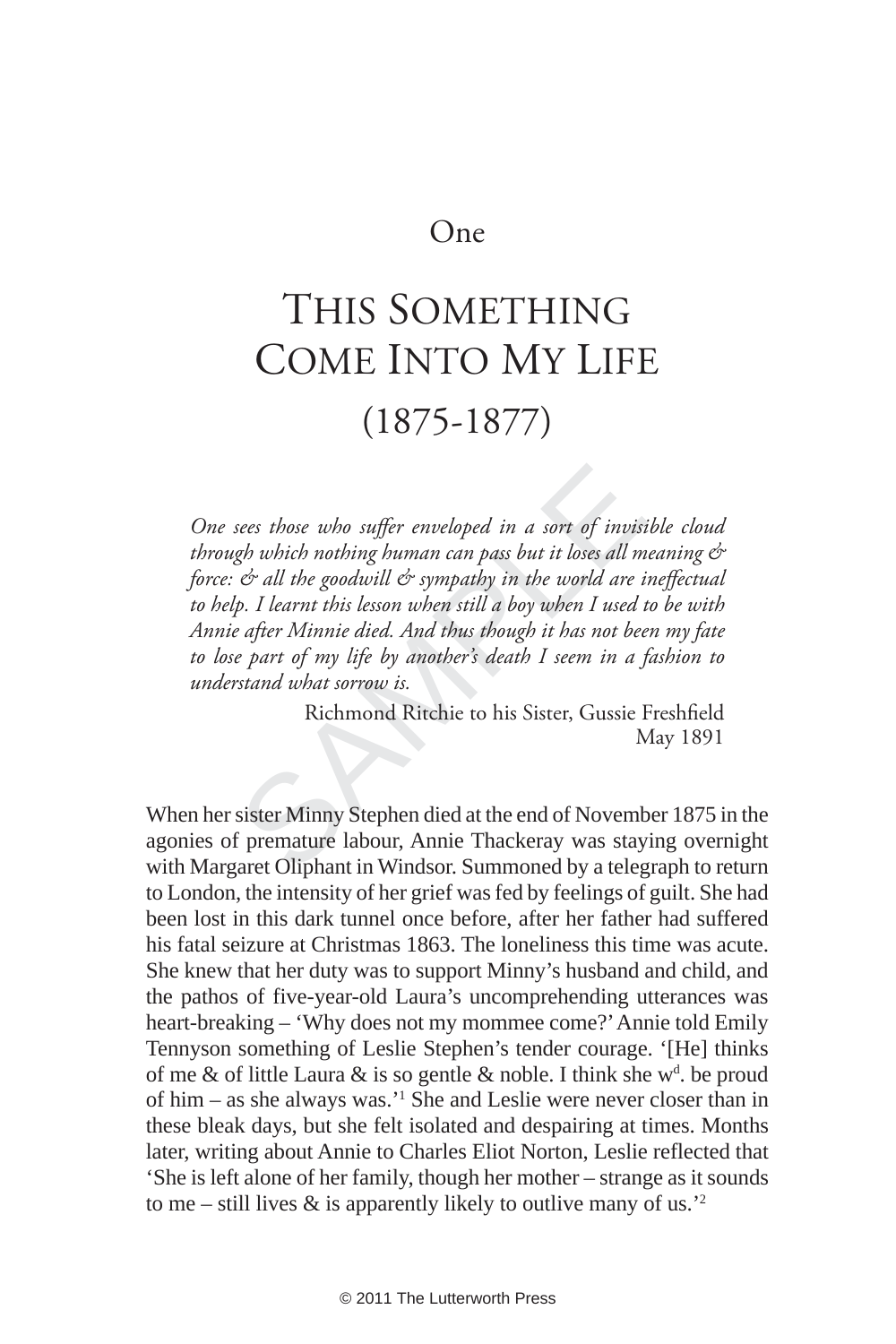And yet, retreating with Leslie to Brighton after the funeral at Kensal Green, Annie was able to experience a strange calm at times, wanting to believe that the healing had begun. 'I have had one or two little nervous attacks but nothing to speak of & Leslie mopes about but nothing to speak of. I think it will take a long time & every minute is a long time now. But I could never never have believed that one could have borne it so well.' She took comfort in traditional faith, imagining Minny joined with her father's dead cousin, Jane Ritchie, 'so plainly walking in the sunshine'. She mapped out an immediate future for herself, planning to return to Brighton for a more sustained period of recovery. And then she turned back to her father's death, persuaded that Minny's illness during her last weeks had some kind of genetic link to the poor health of his own final months, rather than being solely a crisis in her pregnancy. 'I believe it is true that my darling had some illness like Papa's. What should I do now if I had not those she loved.' 3

is in her pregnancy. T believe it is true that my<br>s like Papa's. What should I do now if I had n<br>he returned to Brighton, she was accon<br>Ritchie, the second cousin seventeen years her<br>o be pursued by the same feelings of g When she returned to Brighton, she was accompanied by Richmond Ritchie, the second cousin seventeen years her junior. She continued to be pursued by the same feelings of guilt that followed Thackeray's death, for in both instances she had failed to be present during the final moments. She wrote to her father's American friend, Mrs Baxter, that 'it is my Fate –  $\&$  she was dead when I came back next day, with tender closed eyes and a face so radiant. It was Papas illness killed her not her little baby, w h never was born, some convulsion – We had no parting only she had been so very tender – like a mother.' 4 Brighton seemed dreary once Richmond had returned to Cambridge, where he was a Trinity College undergraduate, but Annie strove to believe that her life would continue to be rich by virtue of her good fortune. 'What suddenly cheered me up just now about everything – was thinking what prizes I have drawn in Life – what dear dear prizes – no one ever had such a life as mine or such love in it.'<sup>5</sup>

Back in London, Annie and Leslie spent the rest of the winter at Southwell Gardens, but before long were planning to move, wanting to escape the sadness of a house in which Minny's influence was everywhere. There seemed no question but that they would continue together under one roof. Minny would have wanted this, and just then it was what both needed. During March and April of 1876 some of the pain eased, and Annie employed her normal strategy at times of loss – she converted the sadnesses into blessings. A sequence of short notes to Jeanie Senior, the social campaigner and sister of author Thomas Hughes, give an insight into her feelings.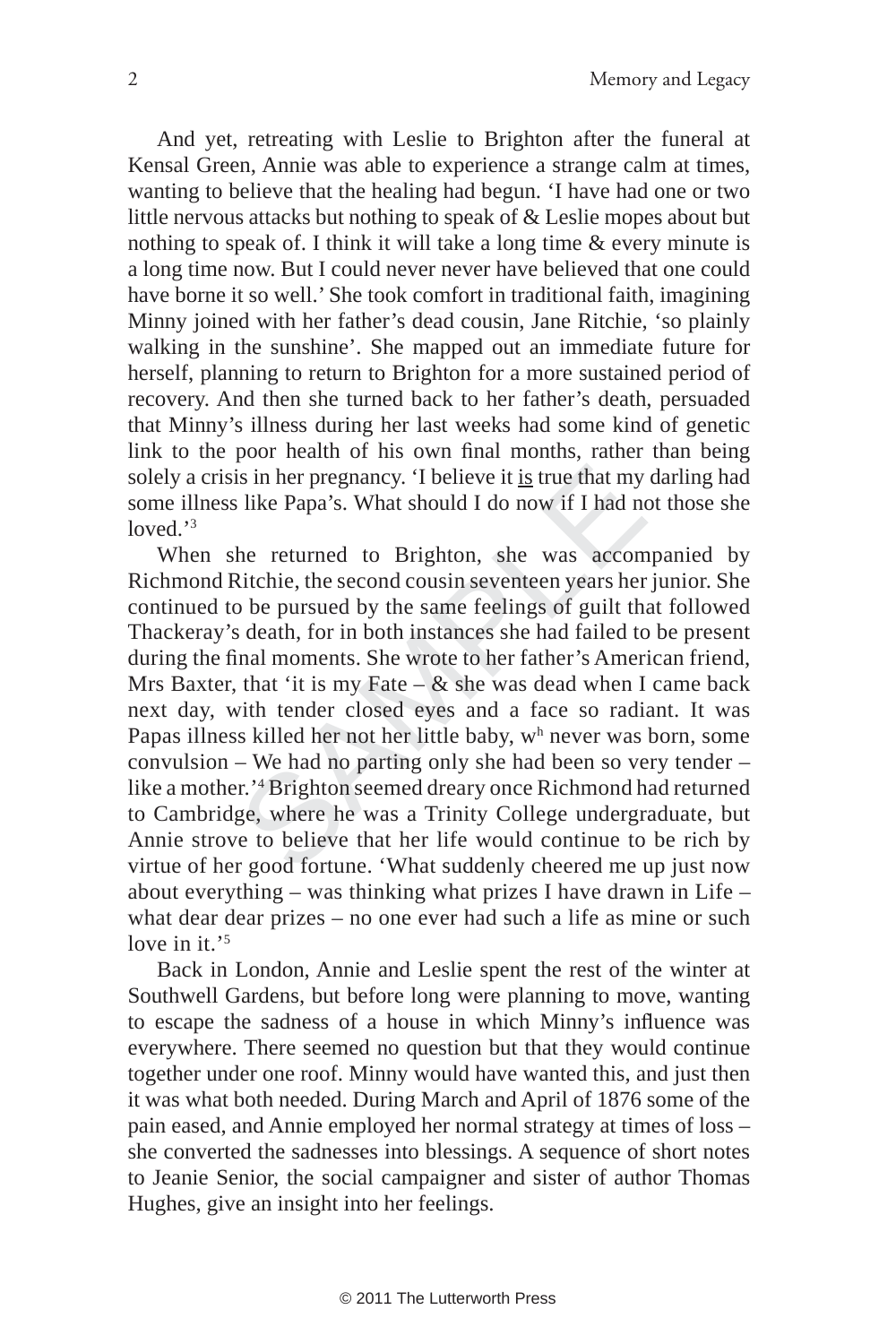I like much [the] best to be treated as usual for now that time has passed & I have had a little silent time to face the truth I can only feel still that I & my Minny cant be separated death cant be wicked it doesnt undo her faithful tender love of years….

I think you know what I mean when I say how overawed I feel at my own blessings, at the thought of Minnys love & tender trust in her old sister. I can only say in my heart to her Darling we can't be not together  $\&$  then it seems to me as if we were heart to heart somehow. O pray God death is not death there, any more than it is here.<sup>6</sup>

And there was Richmond to divert her. Through that long winter and into the spring, his mix of maturity and youth could always lighten her, and he would come at a moment's notice from Cambridge, 'like new life in the darkness of gloom'. 7 Unfortunately, what she regarded as a delightful tendency to turn up unexpectedly tended to irritate Leslie, who never really took to Richmond. He always resisted the clannishness of the Ritchies, and probably would have preferred the Thackeray sisters to have lived less in their cousins' pockets.

between the same of maturity and youth could alway and youth could alway and youth could come at a moment's notice from Cambrid darkness of gloom'.<sup>7</sup> Unfortunately, what she tendency to turn up unexpectedly tended to is Money was a worry, for since completing *Miss Angel* in mid-1875, her *roman à clef* about the painter Angelica Kauffmann, Annie had not earned much from her writing, and this new crisis left her in no condition to work freely. There was nothing in progress, and no major project planned. She found herself envying both George Eliot and George Sand for their ability to 'strike up & begin to tune their instruments, specially G. Sand who seems to me to boom & echo all through her prefaces & sweep one into her stupid books so that it doesnt matter how stupid they are'. 8 During February she noted that there was just £35 in the bank, of which £27 had to be set aside for her maid's wages. Well-intentioned measures to control her outgoings did not survive long, including a resolve to reduce the costs of correspondence by taking advantage of the lower postal rate for postcards. She also tried to make savings by planning inexpensive little treats. She told Richmond that 'we will only do nice cheap things no nasty expensive ones…. We will go & see Whistlers pictures too when you come, that is also cheap & within a walk.'<sup>9</sup>

Leslie Stephen was supporting her to a degree that Annie simply did not realise and which, despite his reputation for financial caution, he never thought of denying her. In marrying Minny he had taken on a household which included not just Annie, but on occasion the two little girls to whom the Thackeray sisters acted as honorary step-aunts,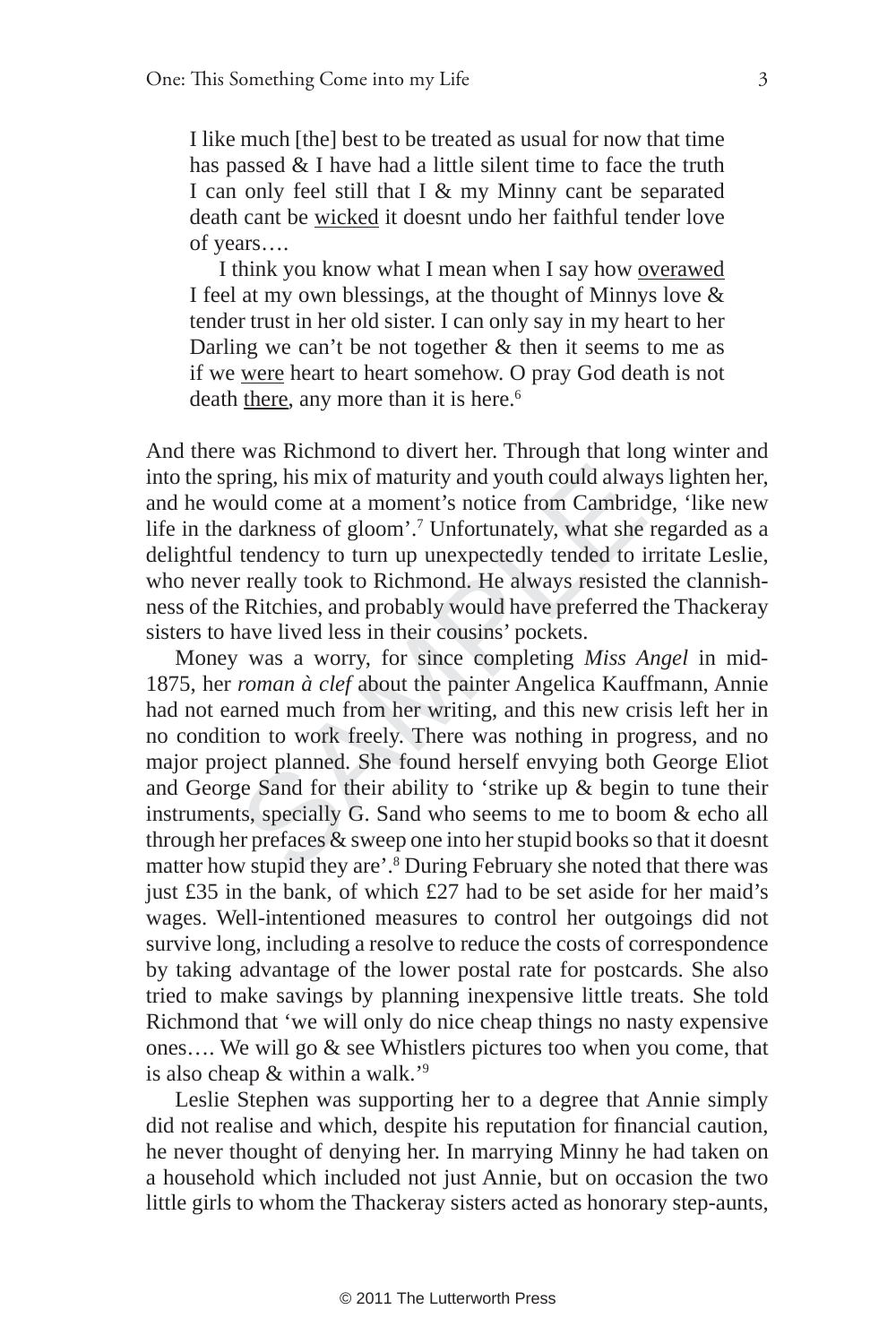Margie and Anny, the daughters from the marriage of their father's cousin, Edward Thackeray, to their former companion, Amy Crowe. Much later, Leslie described the financial arrangements in the private memoir he wrote for the children of his second marriage. He may be forgiven the tone of self-congratulation, for ever since his marriage to Minny, and until Annie's own marriage, he had met her household costs.

boast. I gave up remining Anny of her debts, a<br>t to take upon myself much the largest share<br>es – more, that is, than my proper share. I am<br>this. From something which Anny said to me th<br>ind that she is still completely igno I found it rather unpleasant to tell her of her debts to me. She did not quite approve of this practice. She thought or took for granted that I ought to be as careless as she was herself; and somehow it is not easy to present oneself as a creditor without appearing to be a curmudgeon. Here comes in my boast. I gave up reminding Anny of her debts, and was content to take upon myself much the largest share of the expenses – more, that is, than my proper share. I am always glad of this. From something which Anny said to me the other day, I find that she is still completely ignorant of the fact. She remembered and spoke with more than abundant gratitude of a present which I was afterwards able to give her. I gave her £500 to enable her to buy a house upon her marriage; and she talked about repaying this some day or of her children repaying mine. I mention this here, partly because I wish you to understand that should such a repayment be offered – which, I confess, strikes me as improbable – it is not to be accepted. I am too proud, I hope, to turn any gifts of mine into loans. But I wish chiefly to say that I have no cause of regret for any of my pecuniary relations with Anny. I avoided – I am thankful to say – that rock of offence: and though I may regret faults of temper, I cannot charge myself with a want of liberality.<sup>10</sup>

Yet, as Leslie conceded in a note added in July 1898, Annie would eventually refund him from the proceeds of the Biographical Edition of her father's works. She wanted to give him £800 (which perhaps indicated that she was rather more conscious of her indebtedness than Leslie supposed), but he would only take £400, and only then because Annie insisted upon it.

Late in October 1876 they sold 8 Southwell Gardens for £4,100, having by then moved to a house in Hyde Park Gate South which had been left jointly to Annie and Minny as a legacy from Thackeray's mother, Mrs Carmichael-Smyth. In acknowledgment of his portion of the Thackeray inheritance which came to him through Minny, Leslie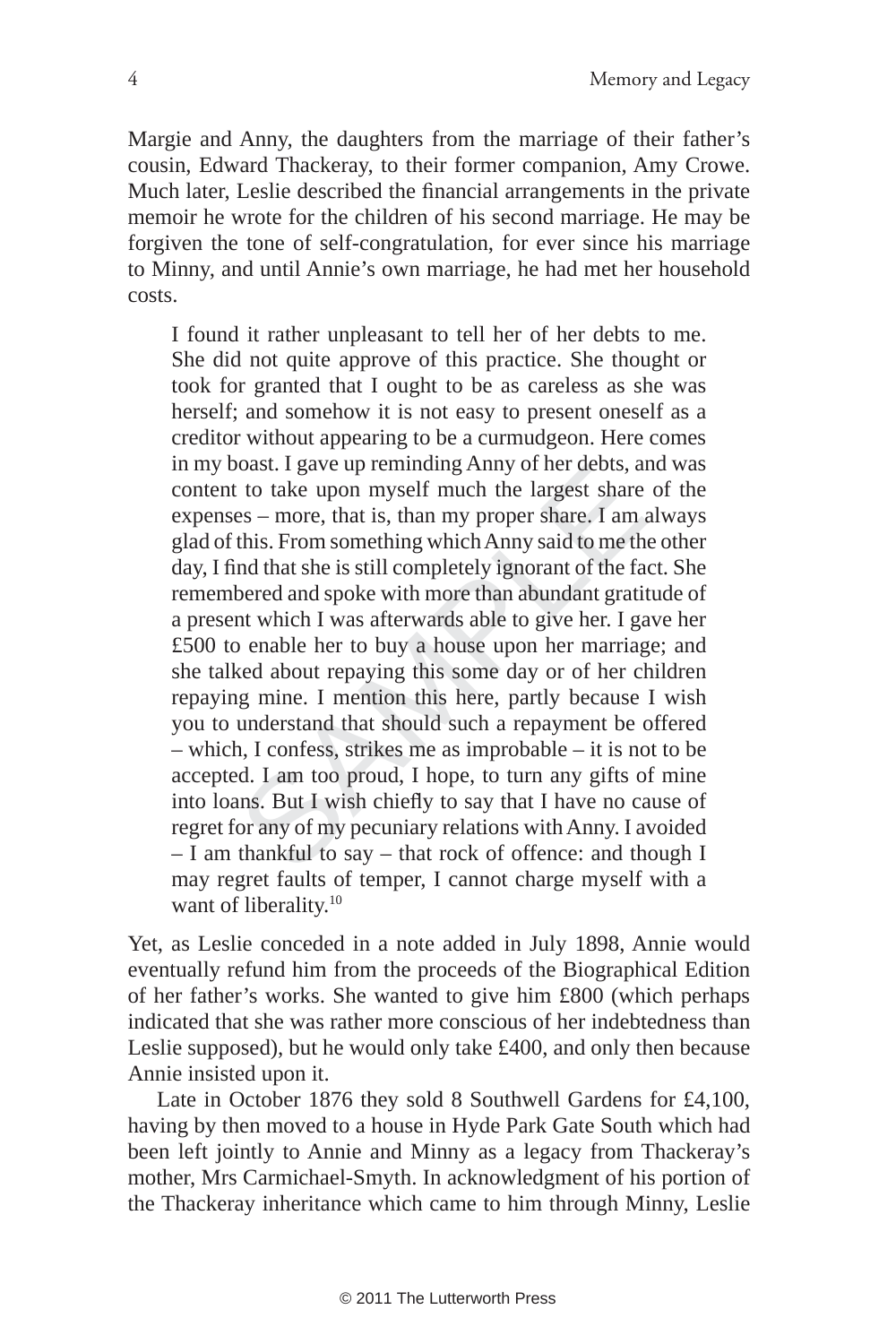now spent about £900 on the purchase of a house in Lingfield Road, close to Wimbledon Common, with the intention that Annie's mother might be placed there. Isabella Thackeray had lived with carers ever since the severe postnatal depression which followed Minny's birth in 1840, but for how long this Wimbledon house was used for her needs is unclear, for during most of her remaining years she lived with a married couple, Mr and Mrs Thompson, at Leigh-on-Sea, near Southend. It was a curious regime for Leslie, responsible not just for Annie but, when Edward Thackeray was away, for Margie and Anny too, now aged thirteen and eleven. Annie noted that when the girls were with them, 'Leslie used to take them to school every morning'.<sup>11</sup> Ten years later, after Margie had married Gerald Ritchie, Richmond's elder brother, Leslie settled 'quite a sum of money' on the younger sister, a generous gesture which caused Annie to 'cry with pleasure'.12

gesture which caused Annie to 'cry with please<br>omestic routine which Leslie and Annie now  $\epsilon$ <br>ered her – indeed, offered both of them – a<br>g normality. In the end though, it was Richm<br>which saved her, once she saw that on The domestic routine which Leslie and Annie now established together offered her – indeed, offered both of them – a framework of stabilising normality. In the end though, it was Richmond's support and love which saved her, once she saw that only he could supply the conditions for her renewal. The devotion which Annie had formerly lavished on her sister would be transferred to him, for she increasingly had come to value Richmond's family links, a year earlier sending him one of her father's letters to read. 'Do you know the last time I ever saw his dear face he sent me away. I just remember going back & standing by his bedside not thinking him ill, but looking at him & you see after eleven years I find you my dear to talk to about him  $&$  to be yourself too.'13 Flattered, he succumbed to the intoxicating Thackeray genius worn so lightly and yet so authentically by Annie. He was quietly proud of being able to sign his schoolboy letters from Eton as 'Richmond Thackeray Ritchie', and he would have been pleased to realise that his own father had been Thackeray's favourite cousin. The trauma of Minny's death made any embarrassment about how others might view his and Annie's relationship seem trivial, yet there remained the discrepancy between their ages. When they married in August 1877, Annie was forty and Richmond a few days away from being twentythree. Contemporary proprieties were undeniably shocked.

As the youngest of the four Ritchie brothers, Richmond was adored by his family. He was clever and handsome, reserved and thoughtful, but perhaps underneath it all a little too confidently assured in his views, suggesting complacency sometimes, character traits which resurfaced through his adult life. A formal manner hid real wit and a winning comedic gift, and Annie's droll self-mockery appealed to him. When he was a schoolboy she treated him as a young adult, and Edward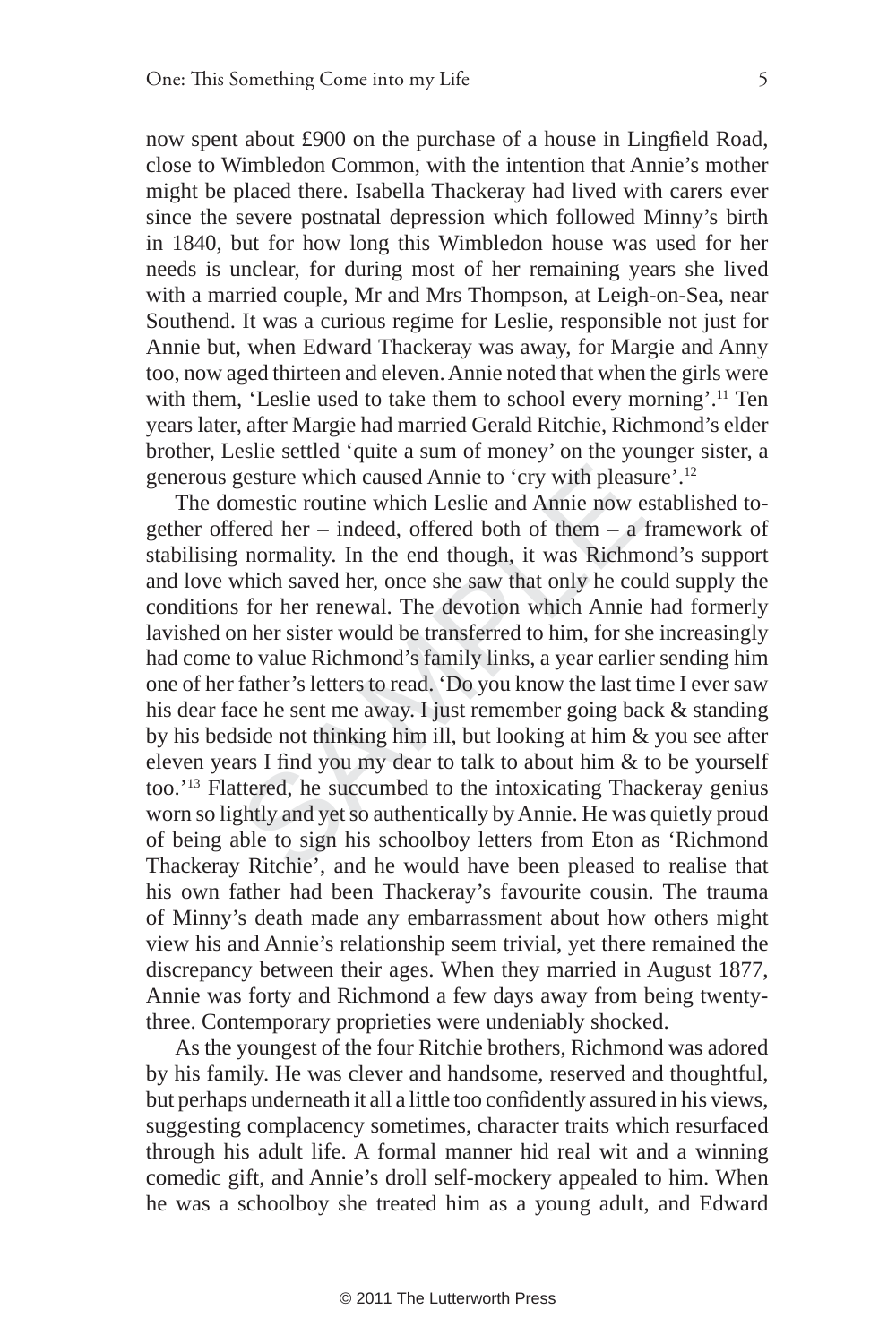Lyttelton remembered him at Eton as a boy 'old before his years',<sup>14</sup> something which his school photographs tend to confirm. There was every reason to expect a brilliant future for him. He had been only eight when he won a King's Scholarship to Eton in July 1863, and was awarded the coveted Newcastle Medal in his final school year. His family called him Witz or Wizz, as did his own children later. President of the Eton Literary Society and a member of 'Pop' – the membership of which was determined by the boys themselves – Richmond went on to Trinity College, Cambridge, where he joined Hallam and Lionel Tennyson in their father's and Thackeray's old college. The expectations were great.

ance, the maturity of taste and judgment wh<br>y acquire with wrinkles and grey hairs. Not<br>nce so early as that terrible ironic perception<br>r in things, which is called a sense of humour<br>sessed that in an eminent degree, and Howard Sturgis, his Eton and Cambridge contemporary, would remember Richmond as being 'endowed from boyhood with the strength, the self-reliance, the maturity of taste and judgment which the rest of us hardly acquire with wrinkles and grey hairs. Nothing ripens the intelligence so early as that terrible ironic perception of the tears and laughter in things, which is called a sense of humour. Richmond Ritchie possessed that in an eminent degree, and had, moreover, one of the surest and most brilliant minds I have ever known.'15 Sturgis was highly susceptible to Richmond's charm, though as Richmond's star rose his admiration was offered from a distance. When his ultimate appointment as Permanent Under Secretary at the India Office came through in 1909, Sturgis shyly offered congratulations. 'I follow your career from afar, like a little astronomer watching a comet through a telescope, but with a much warmer & more personal interest…. I should like to think that my little fluttered handkerchief, or thrown up hat has given you pleasure.'<sup>16</sup> He never forgot the affection of their undergraduate days, and Richmond's capacity 'to make me laugh, helplessly, rolling on the floor & begging him not to be so funny. Can you fancy that?'<sup>17</sup>

Thackeray had once been much amused to discover the boy of eight engrossed in *The Great Hoggarty Diamond*. But he was not just intellectually precocious. In September 1869, aged fifteen, and accompanied by his slightly older brother Gerald, he became the youngest person to climb to the summit of Mont Blanc – a feat recorded by the Alpine Club and which even Leslie must have admired. But in later life, the enormous demands of the India Office meant that his time for leisure was limited, though he was a successful golfer and keen bicyclist. He became a victim of Ménière's disease – probably many of the flu-like symptoms which plagued him derived from this debilitating condition which affects balance – and the constant stress of his work took its toll.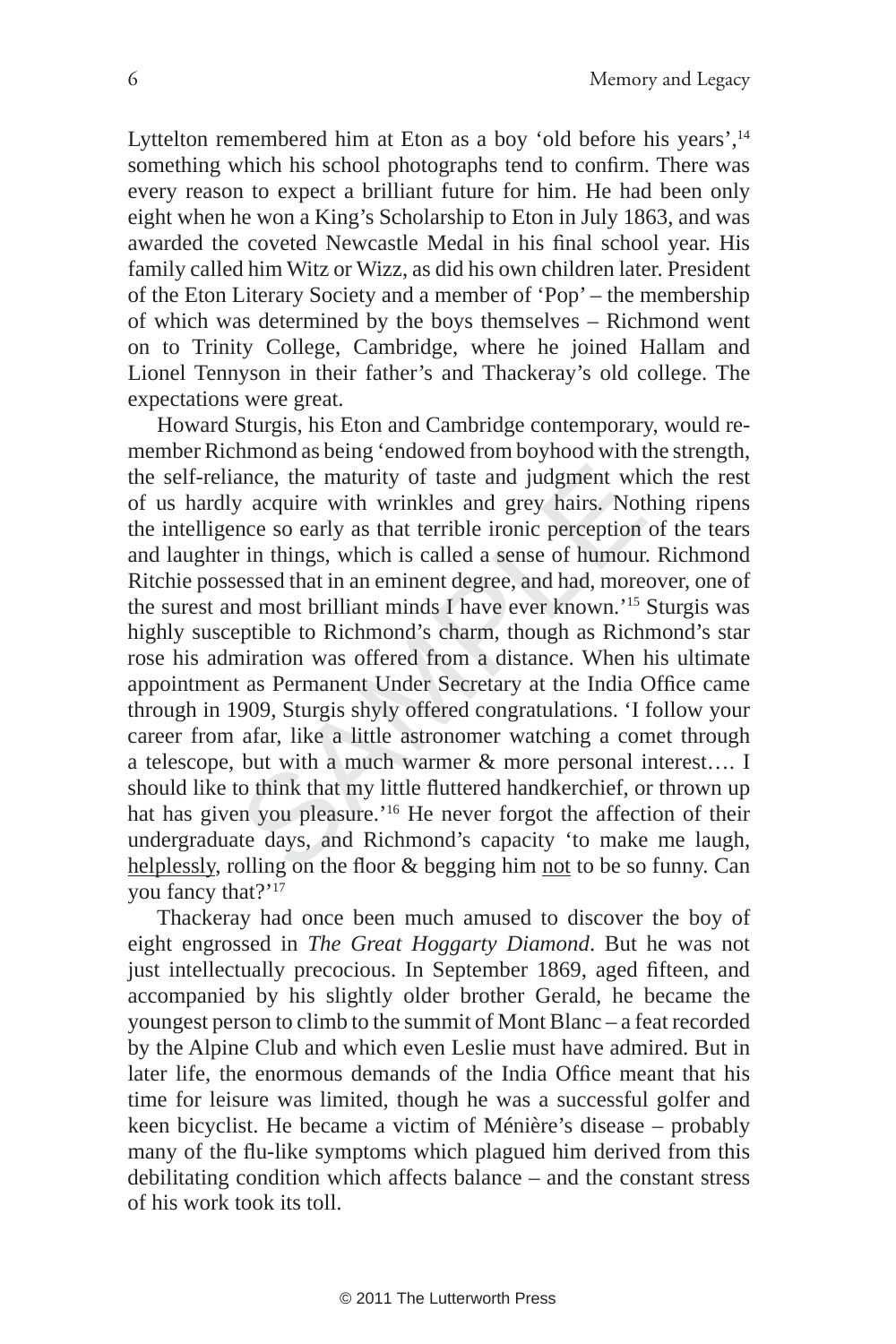

*Richmond Ritchie as a boy*

The months from about mid-1876 shaped the future relationship of Richmond and Annie, though at first she regarded her own feelings as having the kind of purity with which a mother loves her child. She wrote to him that 'loving people is the one thing of all things that seems to prove something beyond us in life – If anything is true, it is true that sincere  $&$  unselfish love does belong to the best  $&$  holiest of the impulses of life. I daresay to us both sometimes my foolish maternal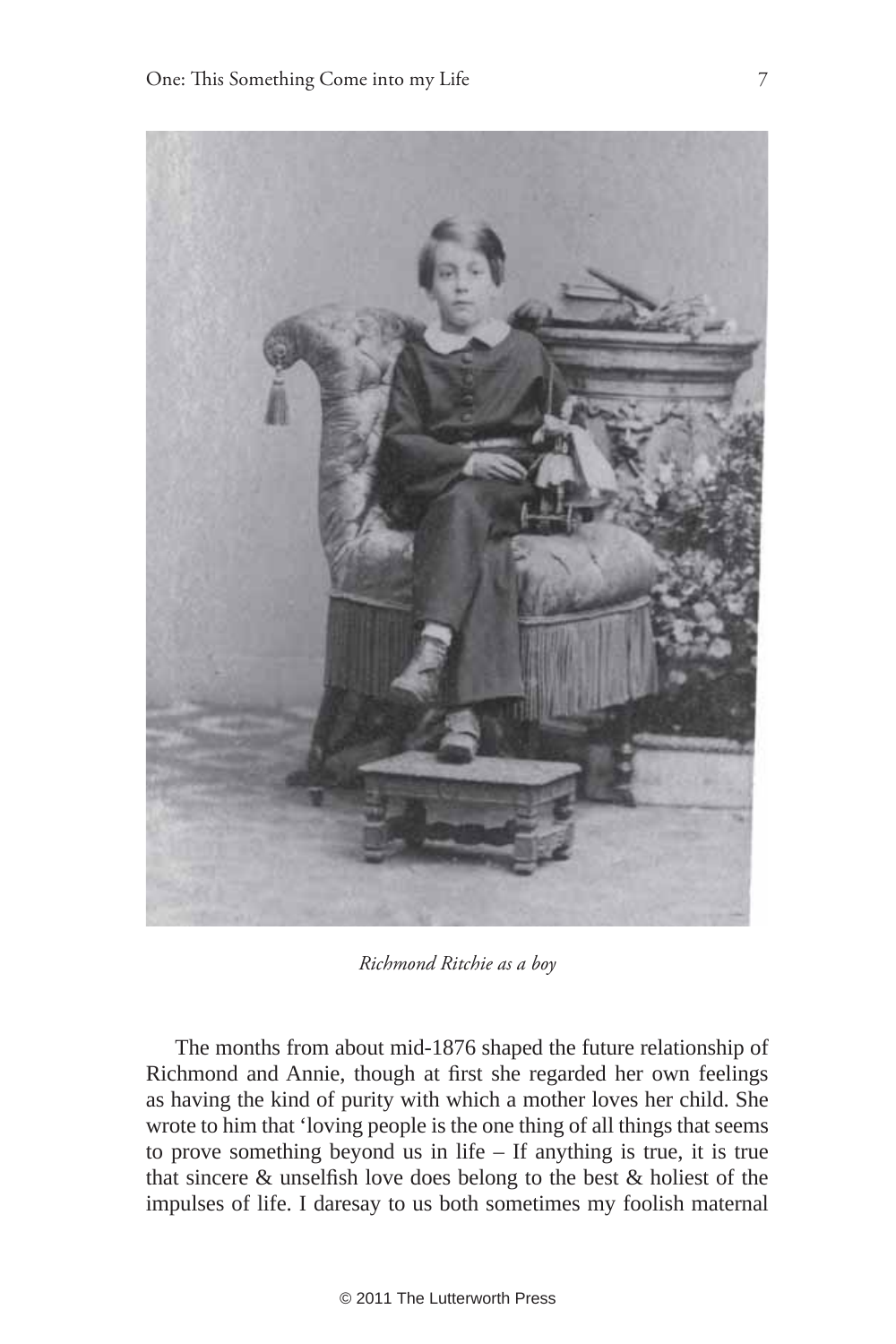

*Richmond Ritchie at Eton. He is standing in the front, on the right.*

sort of sentiment may have seemed absurd.'18 Margaret Oliphant thought that by the beginning of May Annie was at last 'looking very much herself'.19 All through the late spring and early summer, simple, everyday activities could in a moment sweep her back into the comforting safeties of the past. Out shopping for hats with Laura, Annie gazed into the milliner's looking-glass. 'It was like some extraordinary dream suddenly to see myself in a glass with a crown of pink roses, for an instant it seemed as if everything had gone back years & years. Its just like one of the dreams I have.'20 Richmond pronounced on her health with all the wisdom of his twenty-one years. 'Of course you must try to get into a habit of seeing other people and helping them as you did before; only you must take care and not overdo yourself.'21

Before accompanying Leslie to Kensal Green to see Minny's headstone put in position, Annie wrote to Pinkie Ritchie, her favourite amongst Richmond's sisters, picturing a free spirit happy near the Tennysons' Farringford home at Freshwater on the Isle of Wight. Were the horrors of the last months merely an illusion? The practical business required at the cemetery reminded her that it was all too real. 'I can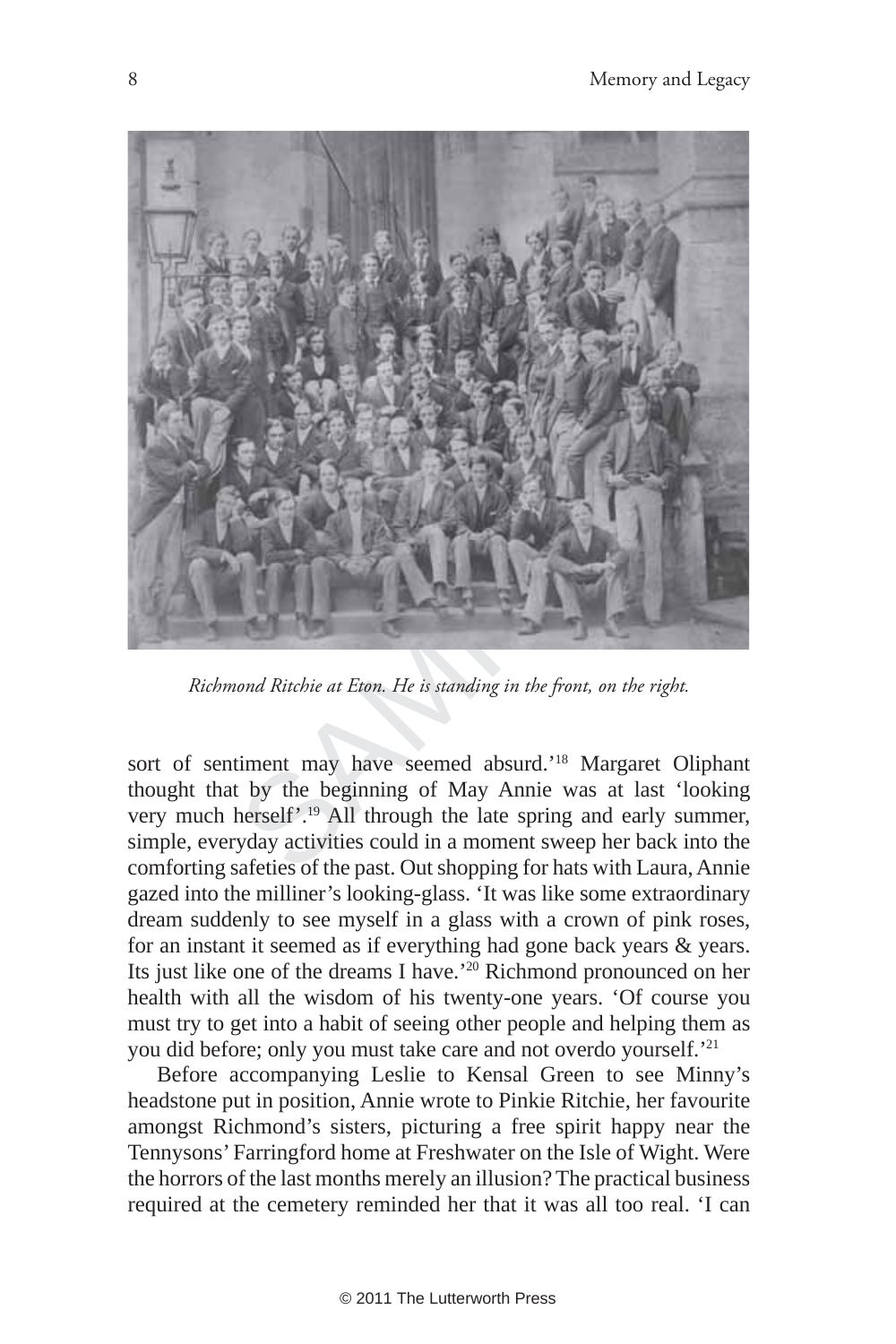imagine you quite well in the kind dear green glades. It seems to me as if there somehow my Minnie was still alive to me & all seems like a dream when I fly off in my mind to  $Ff^d$  & the big window & my dear Lady [Tennyson] in her corner. Give her my kiss.… I am now going to see my dear stone laid  $\&$  to speak to the gardener about the ivy.'<sup>22</sup> She was even managing a little work now. Her constant concern for Leslie's comfort is touching, for when she planned a short visit away she asked Mrs Oliphant whether Laura and her father might go to her in Windsor during her own absence. 'I shall be so much happier if I think he is in y<sup>r</sup>. kind keeping that it will make all the difference in my pleasure.' In this same letter she refers to Margaret Oliphant's current serialisation in the *Cornhill*, clearly finding meaningful associations in the story. 'I read Carita last night – O how well you write. There is not one vestige of us in it but it haunted me  $\&$  haunted me.<sup>223</sup>

be of us in it but it haunted me & haunted me."<br>
y June Annie visited the Elton family home at C<br>
e location where many years before Thackera<br>
Brookfield meant to him. The wife of one of his<br>
nbridge days, Jane had provid In early June Annie visited the Elton family home at Clevedon, near Bristol, the location where many years before Thackeray had realised what Jane Brookfield meant to him. The wife of one of his oldest friends from Cambridge days, Jane had provided a focus for Thackeray's emotional outpourings until William Brookfield summarily put an end to the friendship. Annie first sought out her aunt Jane Shawe in Clifton, for her behaviour was beginning to cause concern. Clevedon was like a magic place, the pleasure which she experienced there on the terrace having an almost visionary intensity. She yearned for her father and her sister, but they were gone. The thought of Richmond offered a more immediate reality.

Aunt Jane [Shawe] had got some mysterious fancy that I had said she had £70 in the savings bank & that I was counting on it – poor dear its distracting to think of such a waste of life & generous feeling & power of affection. She is exactly like Ly Sarah Francis in Old Kensington only much more dreary – But this isnt what I wanted to tell you about but something Oh! so lovely, a rainbow sort of Tennyson poem starting into life –  $w<sup>h</sup>$  is the terrace at Clevedon Court – the sweetest quaintest most exquisite thing with a fountain dropping into a marble basin with long rows of pink drowsy poppy heads, with a sight of all the summer in the valley & all the silver in the sea  $\&$  the old grey ivy gables tumbling  $\&$  piling in the hollow (Excuse the authoress). Darling, I longed for you & I wished so I had come with Papa & Minnie.<sup>24</sup>

She and Richmond were now exchanging love letters, though neither might have recognised them to be such. But there was something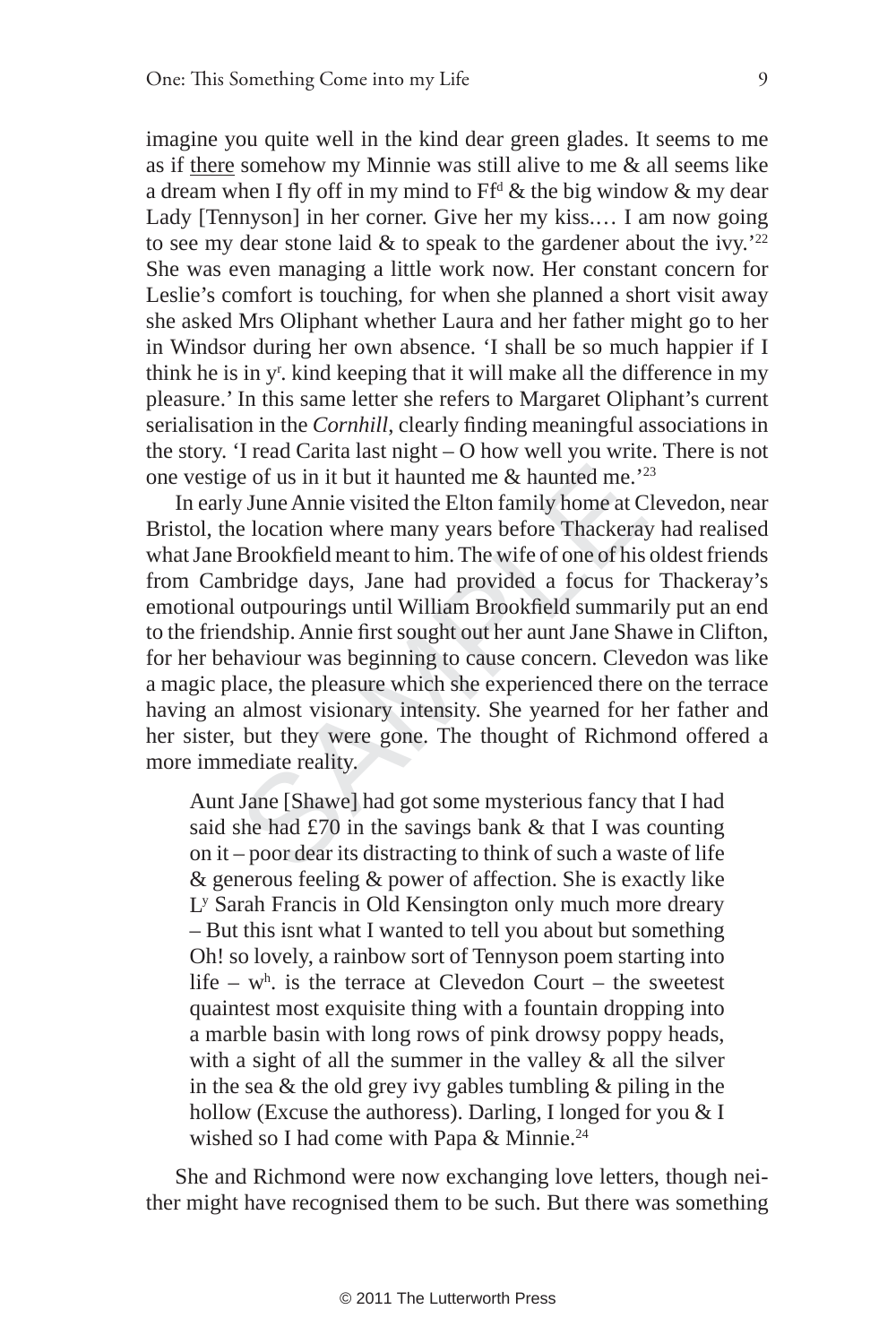decidedly clandestine about their behaviour. Richmond was treating her letters secretively, preserving them carefully in a bureau bought from a pawnbroker for £3, and discreetly destroying envelopes, perhaps fearing his relatives' irritation at the evidence of their on-going correspondence. In one letter, he conjures up conventional lovers' images on returning to Cambridge from a country visit –

all your letters are comfortably installed in an absurdly small receptacle which has got a special key and if you are alarmed you may have it in your keeping. However I did resolutely burn a pile of envelopes and the ashes are still reproaching me in the little grate with little sparks running about like fairy good wishes.… [W]e drove back through the sunset and the stars blazed and a little crescent moon hung ever so high up; and I had only just time to rush to my school; and after that I thought of you and went to bed and to a sound sound sleep instead of writing.<sup>25</sup>

be stars biazed and a little crescent moon nung of stars biazed and a little crescent moon nung of stars of I thought of you and went to bed and to a sleep instead of writing.<sup>25</sup> eslie and Laura spent most of July at Con Annie, Leslie and Laura spent most of July at Coniston, in the Lake District, staying near Leslie's old friend Victor Marshall from where Annie paid more than one visit to Ruskin. She admired the simplicity of Ruskin's style of life, and his 'lovely little aesthetic encampment here. They are all as kind as they can be in fits of delight over scraps, not the lake & the mountains but a gooseberry or a feather off a chicken's head or something of the sort …, Ruskin has beautiful old bibles & missals & above all such nice strawberries at his house. He says if you can draw a strawberry you can draw anything.'26

The tranquillity of the surroundings made her feel Minny's absence acutely. 'It would have made Minny O so happy to be here and every little flower & cloud & tint seemed to ache for her.<sup>'27</sup> She was also missing Richmond, and made arrangements for a number of his family to come to Coniston to take summer lodgings. 'I think I shall wait till you come to feel it all tho' I see how sweet & fair & fresh & exquisite everything is.' Mrs Ritchie and Richmond eventually joined them, together with his unmarried sisters Pinkie and Elinor. In sending birthday greetings to another of Richmond's sisters, Blanche Warre Cornish, she admitted to having been suddenly struck by Laura's resemblance to Thackeray, a consoling sign of heredity and what Thomas Hardy calls 'the family face'. 'This morning as I was looking at her asleep she made a little face that was so like Papa, it came over me with a happy sort of ache to think that the children carry about some positive real true identity of the dear still dearer ones whose life they live & still are. No children can ever ever be to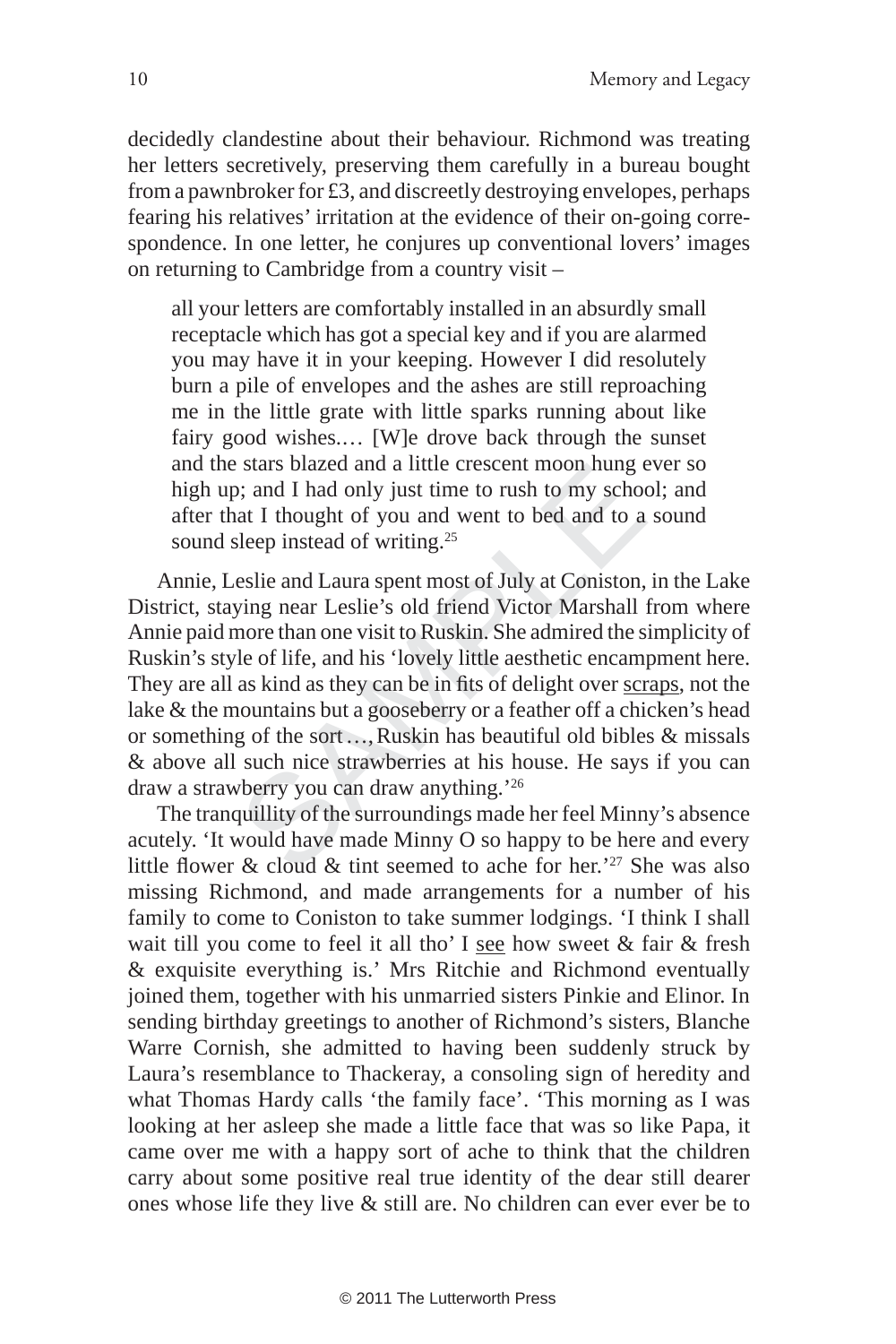me what their parents are & have been, but how much Ah how much, I never knew till now. I am very glad I had a little talk with my Min about it once.<sup>'28</sup>

She sent a note to Ruskin at Brantwood during the morning of 28 July, inviting him to call. Later came his reply, which Annie carefully kept and pasted into a leather-bound book which in 1890 she presented to Richmond to remind him of that precious time. The original diary entry for that same day she would later cut out and paste in her journal, its record of another vivid dream the reason for its preservation. 'Last night I dreamt that it was Papa's funeral over again. There was a strange clanging music. I stood by the grave & people came & shook me by the hand, & somehow they took his hand too. I mean to think no more of Death till it comes. If I die I hope L: will marry somebody – Julia Marshall perhaps.'29 She did not die, but she would leave Leslie and he would get married again, though not to Julia Marshall.

perhaps.'<sup>29</sup> She did not die, but she would leave<br>
i married again, though not to Julia Marshall.<br>
also kept another small portion of her diary<br>
i, when Richmond came to be with her for th<br>
is death. It was always going t Annie also kept another small portion of her diary for the end of November, when Richmond came to be with her for the anniversary of Minny's death. It was always going to be an important time, and it seems that they moved towards a common understanding of what their future might be.

*27 November* Went to the station and waited ½ an hour for R who was very very very glad to see me. Caroline dined. and then R. & I had a long and most interesting conversation.

*28 November* R basely deserted me and went to Eton to play football. I trolled over the S.K.M with Miss Villis protégés and was very ill and had to go to bed. R payed me a little visit [*This was the anniversary of Minny's death* ]

*29 November* On the sofa but very happy. R spending the day out. He went to the play in the evening leaving me again stranded.

*30 November* R went and was very very very sorry to go away. He enjoyed his visit very much and so did I.

Through the course of this first sad year, the endearments in their letters had grown ever more affectionate; 'dearest' becomes 'darling', and by December he is addressing Annie as 'sweetheart'. The year ended far more calmly than Annie can ever have felt possible at its start. On New Year's Day she went with Leslie and Laura to stay for a week with Dr and Mrs Jackson, Julia Duckworth's parents, at Frant, near Tunbridge Wells. Saxonbury was a lovely house, surrounded by woodland. Annie was much taken with Julia's mother, ill though she was, for she 'seemed to be much more alive than anyone else [and]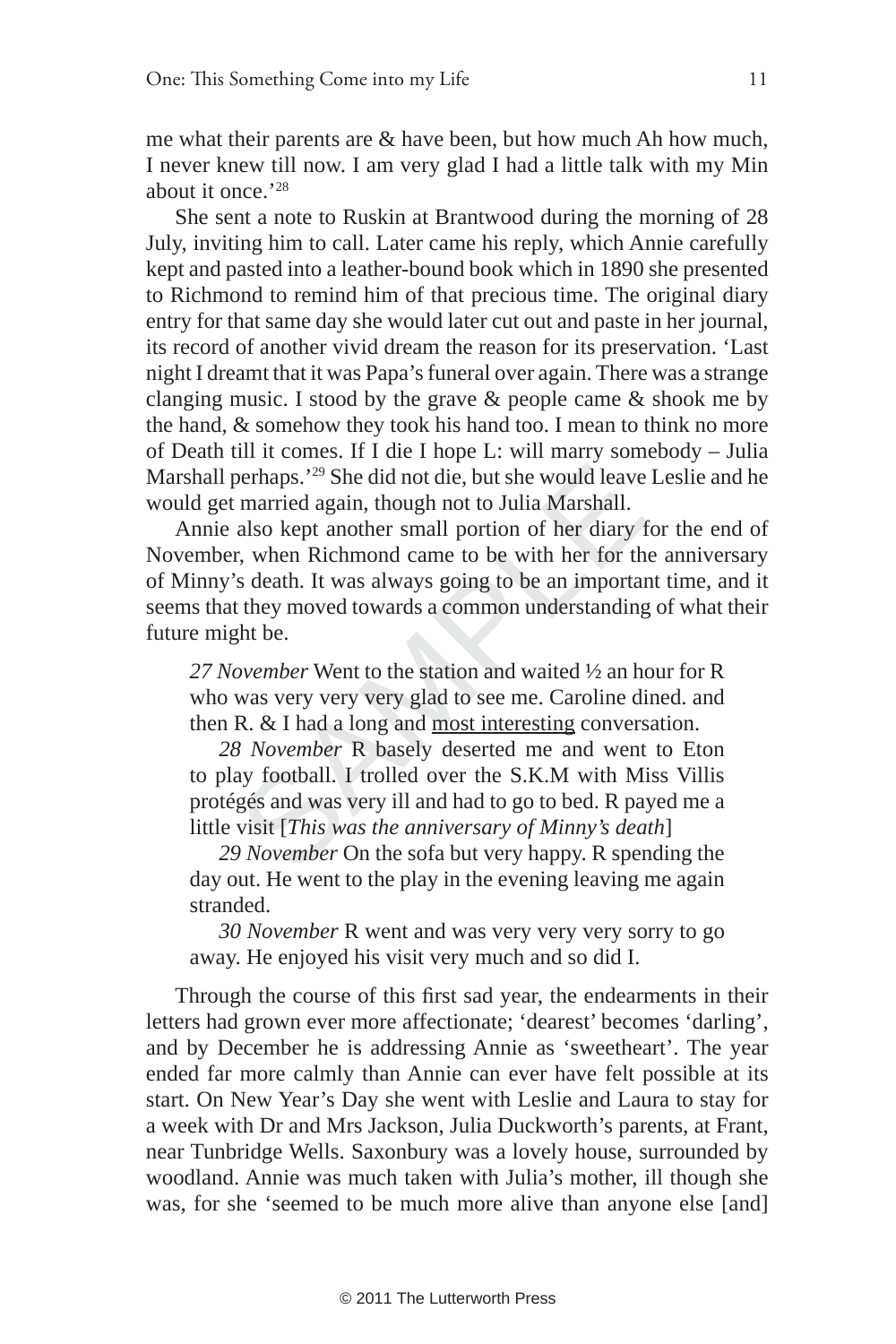inspired one with new interest in ones own life & belief in goodness'. Her instinctive and unsophisticated sympathies, together with a love of friends and family, chimed happily with Annie's views about what was important. 'She loved her children passionately & she loved her friends fervently & Poets & the Past & she was not religious but Religion somehow was so intense so tender  $\&$  merry  $\&$  unworldly. M<sup>rs</sup>. Jackson would be carried down of an evening  $\&$  we would all dine by lamplight & go into the dark morning room where we all sat round  $\&$  talked  $\&$  she quoted Poetry  $\&$  Leslie responded.<sup>'30</sup> The next day came exciting news that Fitzjames Stephen, Leslie's brother, had been given a baronetcy, followed on 3 January by a letter from Richmond 'about what Willy said'. Presumably, Richmond had discussed his possible future with his eldest brother, but we do not learn what advice he received. Later that day, Leslie, on good form, recited Thackeray's poem 'The Chronicle of the Drum' to them all. It had been a happy visit. Back in London, Annie took time to have 'a long talk with Leslie'; again, this must have been about her future, and how Richmond might feature in it. It is impossible to know whether marriage was yet part of their plans.

Later that day, Leslie, on good form, recited Chronicle of the Drum' to them all. It had be n London, Annie took time to have 'a long talk v nust have been about her future, and how Riching. It is impossible to know wheth At the end of a fortnight in the Alps, where he always found solace and refreshment, Leslie urged Annie to keep to a measured regime, knowing how easily she could overreach herself. 'Never on any account whatever go out before luncheon & never allow anybody to come in – just sit at home & be idle. Always take a short walk after lunch, whoever comes to see you & don't go out to dinner. If you will stick to that (making no exceptions) for the next six months, you will thank me for the advice.'31 During this month, Richmond prepared for an examination at Trinity, and once it was over came to London and took Annie for a walk in the dark. Leslie returned from the Alps on 30 January, and just two days after Annie and Richmond's night-time walk, he witnessed the 'catastrophe' of them kissing in the drawingroom at Hyde Park Gate South. Accounts of this event and its aftermath have always drawn on Leslie's highly partial recollections, where, as he freely admits, his principal concerns were selfish ones, tinged by jealousy. He hated the idea of Annie marrying 'perhaps, as Julia suggested to me, partly because all men are jealous and I might feel that I was being put at a lower level in Anny's affections; I certainly thought that it would make a widening gulf between us; I hated it because men at least always hate a marriage between a young man and a much older woman; and I hated it because the most obvious result would be the breaking up of my own household'.<sup>32</sup> But what upset him most was a feeling that he had been compromised: he had seen the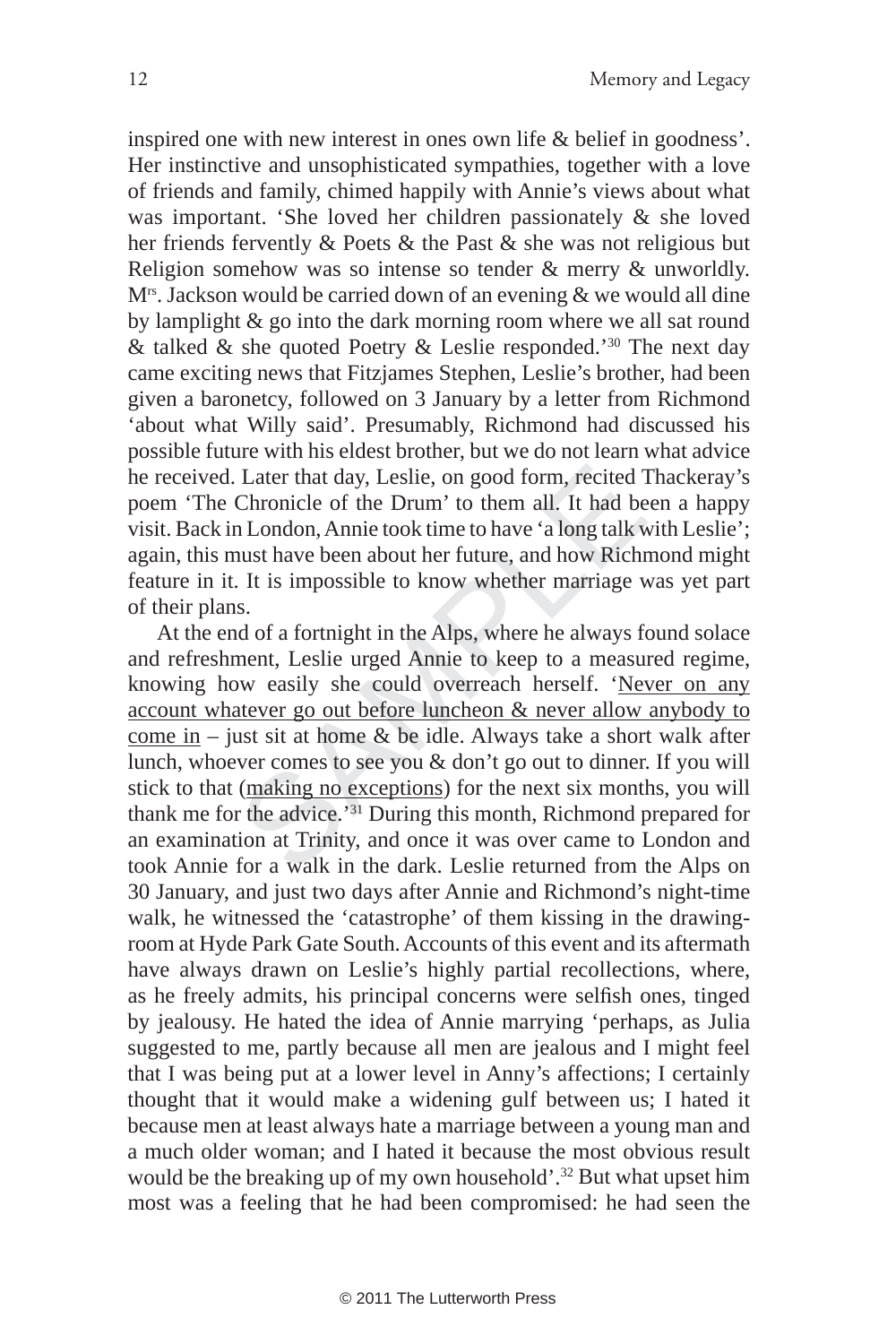kiss and felt bound to insist upon a resolution to the situation. Leslie's distaste also reveals an underlying prudishness, for the overt affection which this particular relationship had reached made him require Annie 'to make up her mind one way or other'. Perhaps he expected a different outcome, but his ultimatum resulted in Annie telling him that same afternoon that she and Richmond were engaged. On 31 January, Leslie and Julia Duckworth talked to Richmond, presumably exploring his prospects if marriage was to be a realistic proposition in the near future. Leslie was now determined that the marriage should advance quickly, Annie's age meaning that time was not on her side. 'Soon afterwards I read in the paper that there was to be a competition for certain public offices. I wrote to Richmond, suggesting that this was a good chance for obtaining something to marry upon. He entered accordingly and won a clerkship in the India Office.'

ly and won a clerkship in the India Office.'<br>
, things did not move quite as fast as this sugge<br>
: public for some months, and the engagemen<br>
ormal as that – was not widely known with<br>
i's mother and Jane Brookfield calle In fact, things did not move quite as fast as this suggests. Nothing was made public for some months, and the engagement – if it really was as formal as that – was not widely known within the family. Richmond's mother and Jane Brookfield called, and they were probably told. Annie admitted to feeling 'quite overdone'. After so many months of uncertain feelings the sudden change in her prospects seemed to bring her close to breakdown again. It was convenient that Julia Duckworth was Annie and Leslie's immediate neighbour, and only too ready to minister to Annie who moved in with her for some weeks. It was all very comforting. 'Came to sofa, tea, jelly care.'33 A stay of a few days extended itself from early February until the beginning of April, and Annie was able to work once more. It was the decisive period of recuperation, at the end of which she could tell Mrs Oliphant of her return to normal life, and of the good health of Leslie and Laura – 'she is very well  $\&$  so is Leslie,  $\&$  so am I at last. I came home really yesterday for I had been staying on at Julia Duckworths & it is so nice to be free again & able to walk & talk & come  $\&$  go without always thinking about my health.<sup>34</sup>

Annie lost another old friend when Jeanie Senior died on 24 March after a long illness. There had been sickbed visits, and Jeanie's courage was inspirational. 'Seeing her did me good for it was all sunset & gentle  $&$  I could cry  $&$  sit by her bed in the window. She has a grey room full of Azaleas & all her hair shines & her face looks like an angels & little Harry Hughes was deep in an arm chair reading Vanity Fair.'35 Annie was deeply affected to observe an alternative means of dying, so unlike the cruel suddenness of Minny's going. **'**She died at 7 o'c on Saturday as she lived, loving them sparing them – no crepe she said for me no mourning only flowers. Carry me away on Monday.'<sup>36</sup>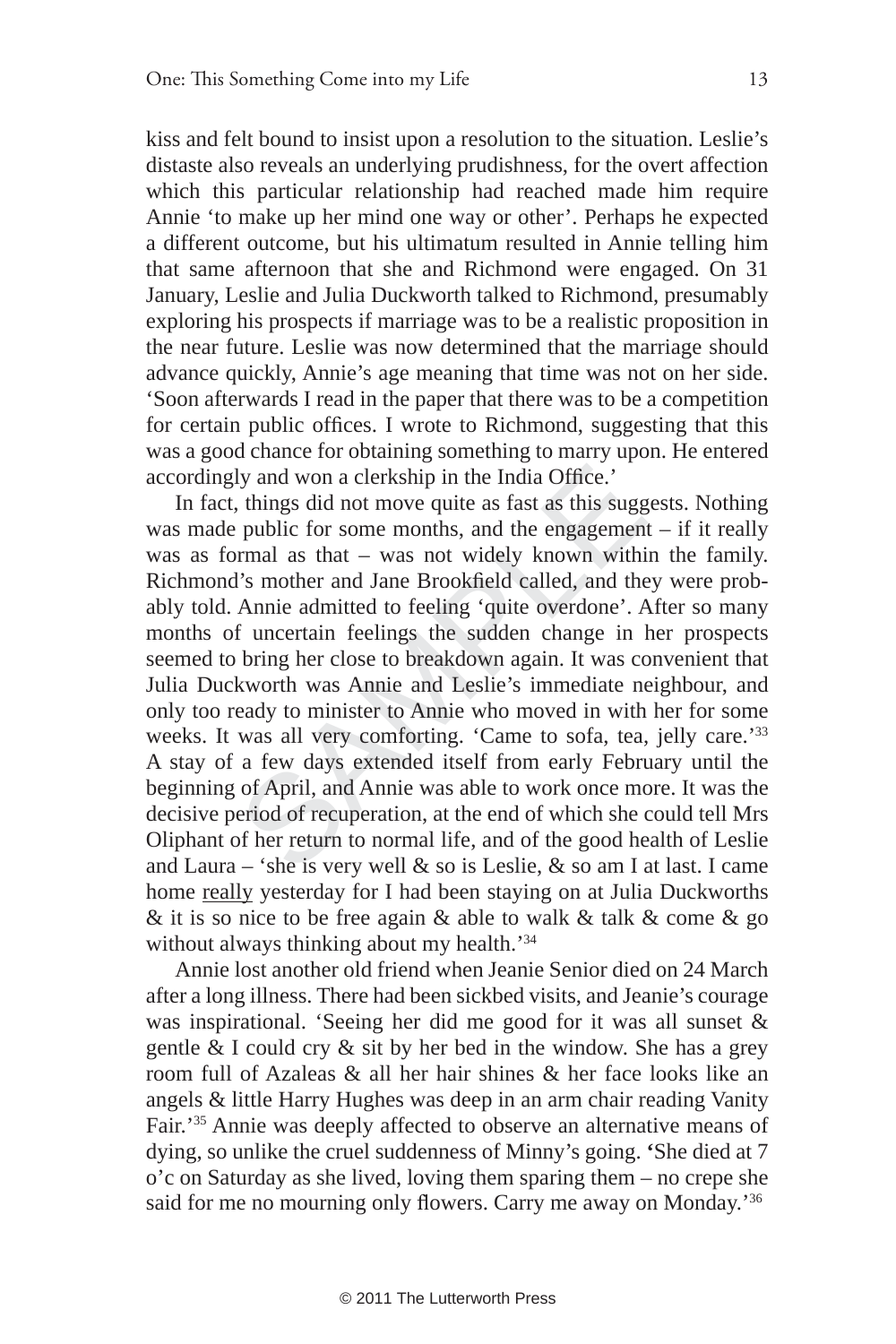In April she spent some days with the Rothschilds at Mentmore Towers in Bedfordshire, and wrote to Richmond on notepaper borrowed from Hannah Rothschild, having removed what she could of the black-edged border. 'The more I think of it the more I feel as if a day might come when people will think of death with love & blessing  $\&$  gratitude for the past  $\&$  with less sorrow  $\&$  gloom.' She gloried in the signs of the burgeoning spring when she walked out. And at night, she found it an easy transition from thinking about Minny to contemplation of Richmond, for there he was, mystically transfigured in the heavens and the flashing stars. He was looking out from his Cambridge window at just that same moment, surely?

It trees in bud w". put me informed in fining of 1<br>1 the gloom that ever was massed together...<br>so – & then last night, when the day was over<br>ut one o'clock & my room was full of smoke<br>oppened the window wide & then it wa There was a great field full of lambs  $\&$  hares yesterday  $\&$ chestnut trees in bud w h . put me more in mind of Minnie than all the gloom that ever was massed together.… I did like it so –  $\&$  then last night, when the day was over I woke up about one o'clock & my room was full of smoke & I got up & opened the window wide & then it was you I seemed to see for all the stars were lighted up  $\&$  a silver crescent was dropping  $\&$  a sort of faint flame seemed to come from the horizon.... It was so lovely & you do like starlight nights dont you – Oh I hope you looked out of window last night. $37$ 

Duty cut short her visit, and she returned to London having been told by Jane Brookfield that Laura was unwell and Leslie 'very low'. The needs of others would always come first.

Much as the prospect of the change to his own circumstances distressed him, once Annie had made her decision Leslie fought her corner, for several of the Ritchies were implacably opposed to Richmond's marrying a woman so much older than himself. Mrs Ritchie had a different concern, for although she loved Annie dearly she feared for her son's glittering Cambridge prospects. Annie removed herself to Freshwater, Richmond returned to Cambridge, and Leslie worked on the Ritchies. This was perhaps the most unhappy part of the business for him, finding himself accused of precipitating the engagement and of encouraging Richmond to give up Cambridge for a civil service position. 'They complained of me for ruining his degree by suggesting the public office: though if he had neglected the chance the marriage might have been indefinitely postponed greatly to Anny's injury. The fact was that if they hated the marriage, I positively loathed it. I could not speak of it to Julia without exploding in denunciations.' He might easily have stood aside and let the relationship drift towards collapse; his refusal to do so speaks well of his commitment to Annie's best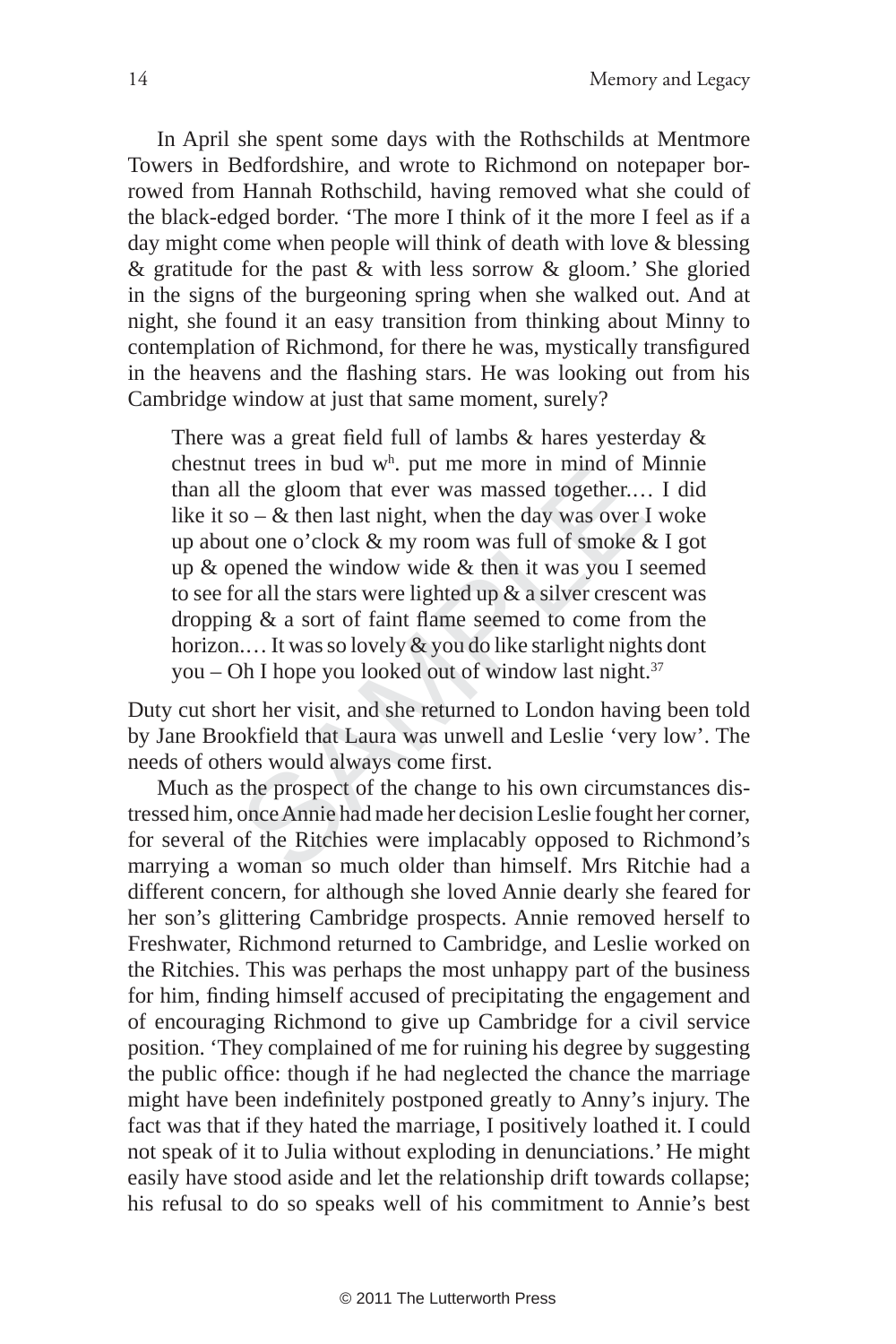interests. Julia doubtless softened his views, for having Annie as a house guest for two months had shown her that Minny's death was not the real source of Annie's present malaise. This very different emotional crisis required a different solution.

nie was un-persuaded that work of this kind was<br>of Richmond's talents, but Cole convinced her<br>social standing. He did not favour the Post Offi<br>drudgery'; he felt that the Record Office cer<br>s for a studious, serious man wit The best of Leslie emerges in the surviving correspondence. If his personal objections to the marriage remained, not least to Richmond as a suitable husband for Annie – 'I would do anything in the world for her, but I cannot and shall not feel close to her after she has taken up with that boy<sup>38</sup> – the painful honesty of his letters to Annie show him disinterestedly advising on her own best actions. The news came through on 1 May that Richmond had been successful in the civil service examinations, and Annie and Jane Brookfield sought Sir Henry Cole's advice about which office Richmond might try for. Until she heard his views, Annie was un-persuaded that work of this kind was the right thing for a man of Richmond's talents, but Cole convinced her both as to its value and social standing. He did not favour the Post Office  $-$  'tiresome humdrum drudgery'; he felt that the Record Office certainly had its attractions for a studious, serious man with its interesting documents offering opportunities for literary work; but for someone of Richmond's capabilities 'he should unhesitatingly recommend the India Office or the Home Office. In the India Office there are all sorts of wide interests stirring, a man can make his own mark in a little time.'39 Once he had pointed out that it was answerable to a senior government member – for it was responsible for the administration of the most powerful regions within the Empire – Annie registered its 'different social standing'.

Richmond required no further prompting, and three days later sent a telegram to Freshwater announcing an opening at the India Office. Mrs Ritchie's agreement that he should give up Cambridge for this opportunity was essential if the marriage was to proceed. Having already argued so strongly for this course of action, Leslie maintained his resolve, prompting his conflict with the Ritchies. There was still a part of Annie which contemplated delay, doubtless because she was conscious of Richmond leaving Cambridge for her, but Leslie was adamant.

I have an extreme repugnance to talking about R. with you, because I hate all talk about such feelings & because in this case my sympathy is so imperfect that I am afraid of being hurried into some remark wh. would shock you. It is useless to ask what you & he ought to have done & I wont think more about it than I can help. But as matters are, I do urge you in spite of all your protestations to the contrary, to be married as soon as possible.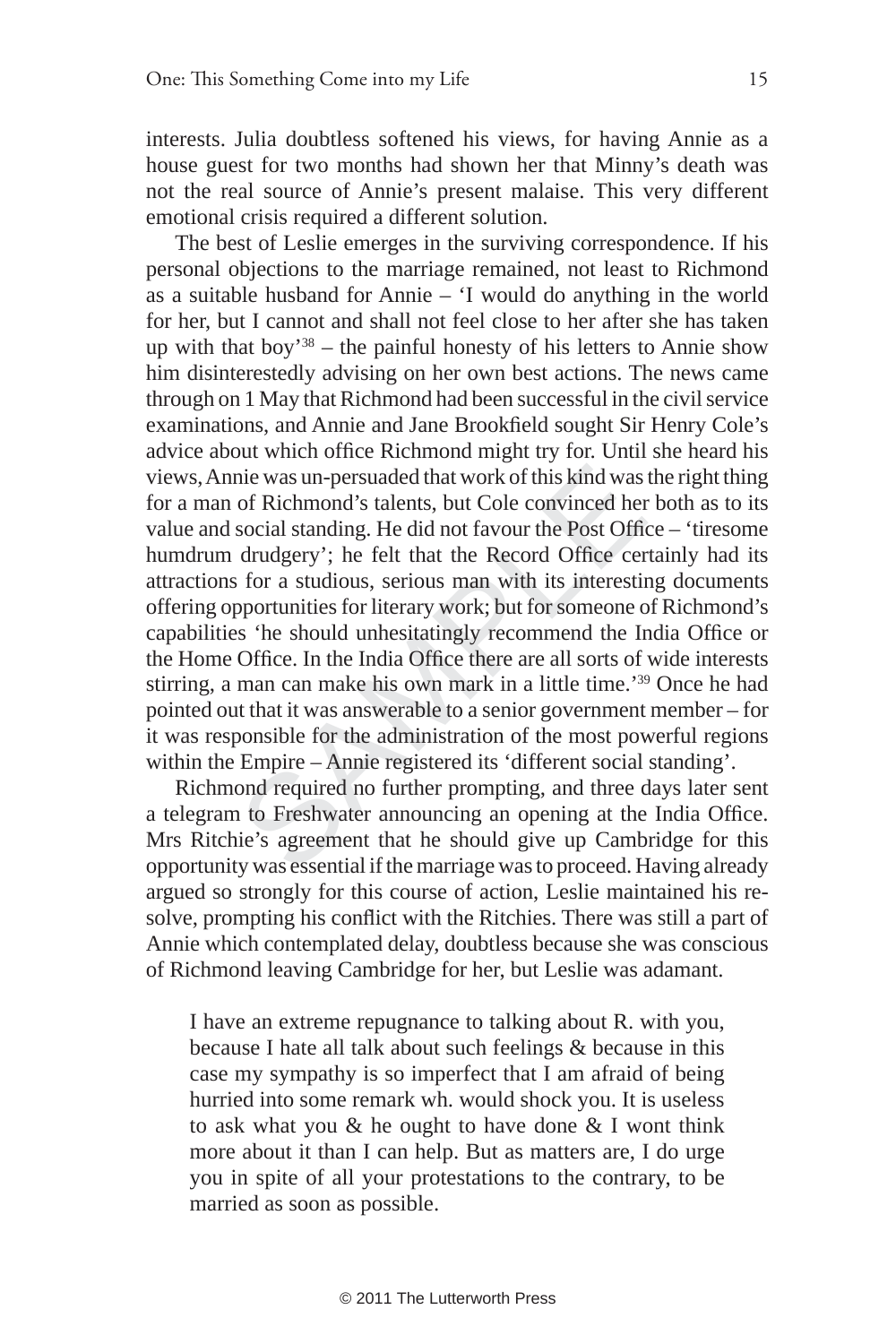I say so first, because a year hence you will be in no better position than you are now, or at least the difference in your position will be infinitesimal,  $\&$  quite useless to take into account. Assuming that you are to marry at all, I can see no shadow of a reason for putting it off.

But 2ndly, the intervening time would be most trying. You would have all the Ritchies at you, worrying & pestering & talking nonsense & piling up scenes. You will always be proposing to unsettle everything that has been settled, & in short, it will be a year of worry & excitement – than wh. nothing can be worse for you. Why prolong anything so unpleasant? If you could give it up altogether, well & good – I should be delighted; but short of that I would do it at once.  $40$ 

disabused her of any thoughts of delaying he<br>unt, or of establishing a joint home. 'I reall<br>my temper, if I am to have Richmond alway<br>tchies buzzing in & out & ranting interviews<br>s & all the rest of it. The sort of divide He also disabused her of any thoughts of delaying her departure on his account, or of establishing a joint home. 'I really dread the strain upon my temper, if I am to have Richmond always about the house & Ritchies buzzing in & out & ranting interviews & thrilling explanations & all the rest of it. The sort of divided allegiance wh. you will owe to R. & to me would be really irritating.... It is very awkward to be always a third person, & especially an unsympathetic 3d person.' He might have expressed it better, especially as Annie had been the third person during all the years of his marriage to Minny, but that was not in his thoughts when he wrote so frankly about Richmond, who was quite a different proposition. Then he played his trump card. 'I wish you to do whatever will make you happy & I should think myself unfaithful to Minny if your happiness were not one of my first objects in life.'

Annie took his objection to Richmond's presence rather to heart, feeling that she ought to look at once for her own house, for she had not grasped that Leslie had been looking ahead and imagining the married couple living with him into some indeterminate future. The idea of her immediate departure was almost worse.

You seem to fancy that I expect to be so much bored by R & you, that I would rather have you out of the house. At least, that is the only way in wh. I can account for your plan of taking a house. I object to the plan altogether, because I entirely deny the truth of your assumption. I should be deeply annoyed at your leaving me before your marriage.… I really could not bear it. No, you must stay with me till you marry. I ask it of you as a special favour & I will be as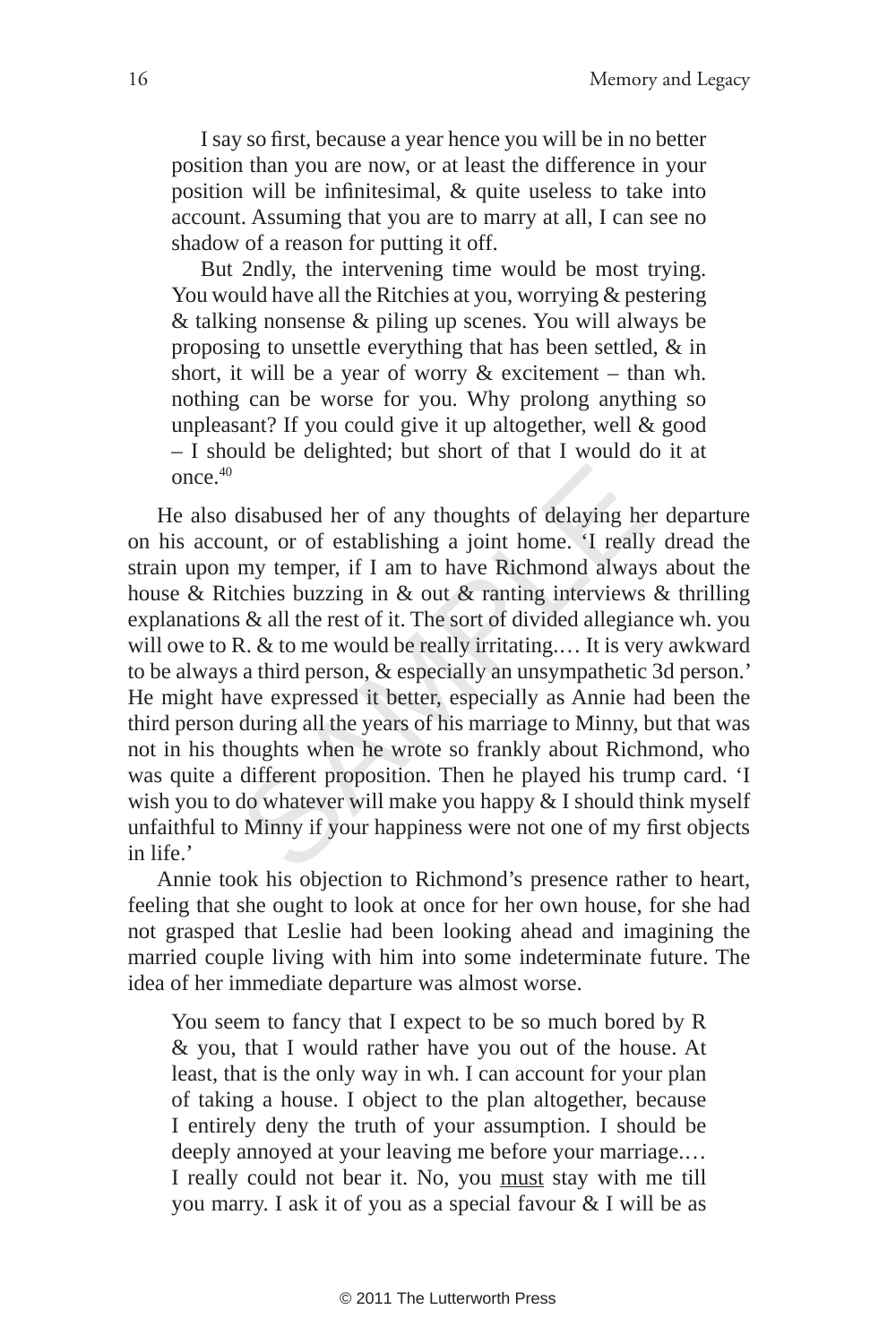

*William, Blanche, and Gussie Ritchie, about 1860.*

good as I can in regard to Richmond. The separation would vex me far more than his presence. I would rather even that he lodged with us till his marriage than that you went away from me.… I implore you not to think of parting from me till the parting is necessary. That would really make me feel as if I were not fulfilling my duty to Minny.<sup>41</sup>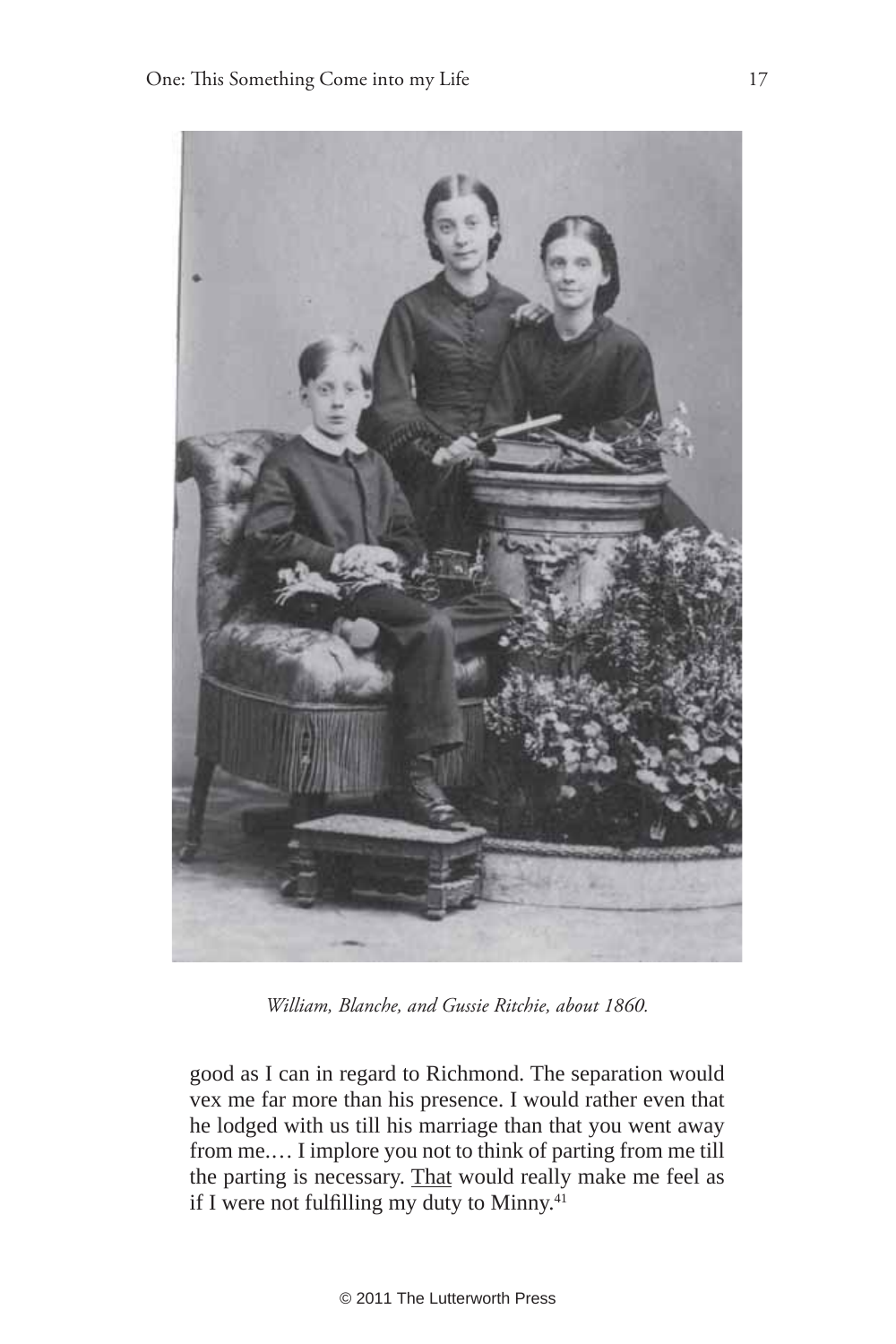She felt thankful, having no wish to upset Leslie any more than her decision to marry had already distressed him. What cheered her most was the knowledge that people were at last speaking the truth to each other. Whether others approved of it or not was almost a secondary matter. 'I feel suddenly quite relieved & sleepy & peaceful & the sea has begun to flow  $\&$  the hedges to give pleasure  $\&$  your ladyship to realise the blessing  $w<sup>h</sup>$  is hers.<sup>'42</sup>

Example 1: Richmond's & to leave my fancies out of sight<br>fancies of R's family.' He was concerned that<br>incipally Richmond's sisters Gussie and Bla<br>y, for he feared that Annie's health would no<br>e of uncertainty & vexation Meanwhile, Leslie was fighting their battle, and eventually triumphed on 11 May, a long day producing two letters and resulting in a noble victory which could only have given him considerable personal anguish. In the longer first letter, written during the morning, he assured Annie that she must ignore the objections of other people, including his own. 'You ought to decide it entirely upon the considerations of your own happiness & Richmond's & to leave my fancies out of sight altogether & also the fancies of R's family.' He was concerned that some of the Ritchies, principally Richmond's sisters Gussie and Blanche, were urging delay, for he feared that Annie's health would not withstand 'a year more of uncertainty & vexation with the Ritchies…. They are young & talk as if years were of no importance. They delight in making scenes, wh. is a simple torture of your nerves.' Leslie insisted that Annie should remain objective.

Make up your mind, of course, but leave us to give it effect & to deal with Mrs R. & Gussie & Blanche & the whole kit of them. What you & R decide upon will be accepted by me as fine. I will then do all the fighting for you & the sentimentalizing & the discussion of ways & means & all the rest of it. Dearest Anny, I ask this as a right. I feel that I have inherited Minny's position & your father's. I wish that I had their power of making you happy; but at least you must let me do what they would have done had they been with us still.

He could not have come up with words that were more persuasive.

Later that day he talked to Mrs Ritchie, and his idea that Richmond might continue to work for his degree away from Cambridge seemed to clinch things for her, prompting his second letter of quiet triumph.

[M]atters have much changed since I wrote. I have seen Mrs Ritchie, who is incomparably the most sensible of the lot. She talked pleasantly about you & will do everything that is wanted. I have no doubt that she will consent to anything that you & Richmond may determine. She said that she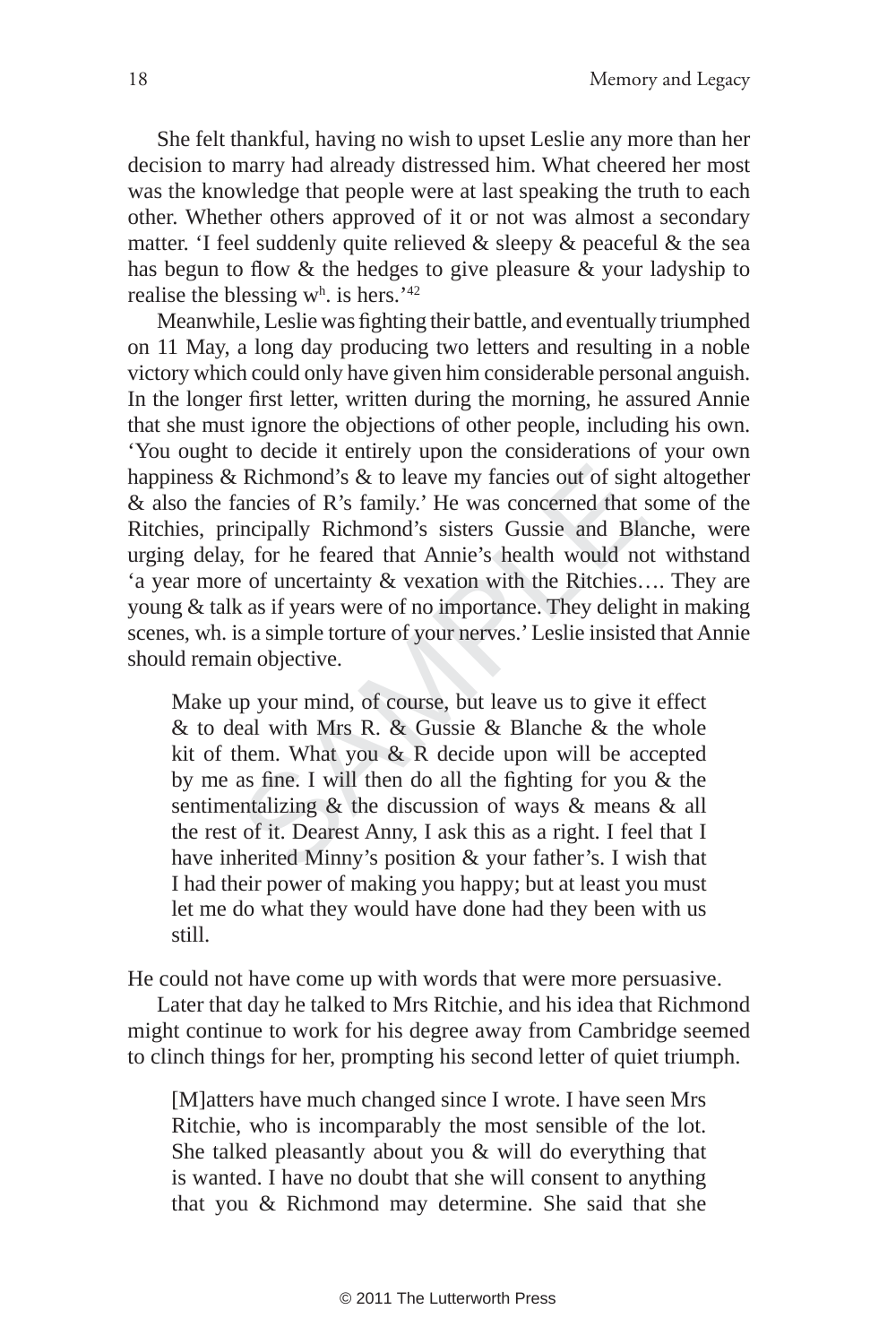should allow him his £200 a year & was otherwise perfectly judicious in her remarks.… I shall only say that I think he had better go in for his degree or, at least, promise to consider it, because it will please his mother  $\&$  might be useful.<sup>43</sup>

Annie was sitting quietly in Watts's Freshwater studio listening to Thoby Prinsep talking of his early life in India when the clinching telegram arrived from Richmond – 'Mother consents I am appointed to the India Office'.<sup>44</sup> She went to share her news with Jane Senior's mother in her cottage at Colwell Bay, and with the Tennysons at Farringford – 'they were all very kind'. The effectiveness of Leslie's work behind the scenes is borne out by Mrs Ritchie's own letter, which was wholly loving and generous towards Annie. If lingering anxieties remained, there could be no doubt but that Annie's happiness was assured by this particular endorsement.

If there could be no doubt but that Almie's not<br>darling I suppose it is all settled. I am sure you<br>If that I have many conflicting feelings but this<br>permost that I love you most dearly and that I k<br>be the dearest & most l Well darling I suppose it is all settled. I am sure you know by y<sup>r</sup>. self that I have many conflicting feelings but this is certain & uppermost that I love you most dearly and that I know you will be the dearest  $\&$  most loving wife my Richmond could have won for himself –  $&$  that I most earnestly pray  $&$  hope that your love for each other which has certainly been well tested will keep you as it has now brought you to the same level as it were. The dear fellow has been two days with us and is very happy  $\&$  radiant  $-$  I had a talk with Leslie yesterday and he was very kind & full of love for you and solicitude for y<sup>r</sup>. welfare.... We have not yet heard when R. will have to begin at the India Office but I am sure I can get him leave to finish this term at Cambridge  $\&$  he will then have resided long enough to take his degree.... Of course he cant take such a good place as I hoped he would when he began his College career but he says himself that if he is able to go on reading he ought to be in the  $1<sup>st</sup>$ . class.... This will hardly bring you nearer to us than you are already, and have been for many years that you have been like a sister to the girls and a daughter to me.<sup>45</sup>

Even Leslie mellowed, and later in the month he gave a more considered assessment of Richmond's virtues to Charles Eliot Norton, who had been a regular correspondent ever since Leslie's first trip to America in 1863.

He is many years her junior – a fact wh. is the only objection to the marriage, for he is a thoroughly able & honourable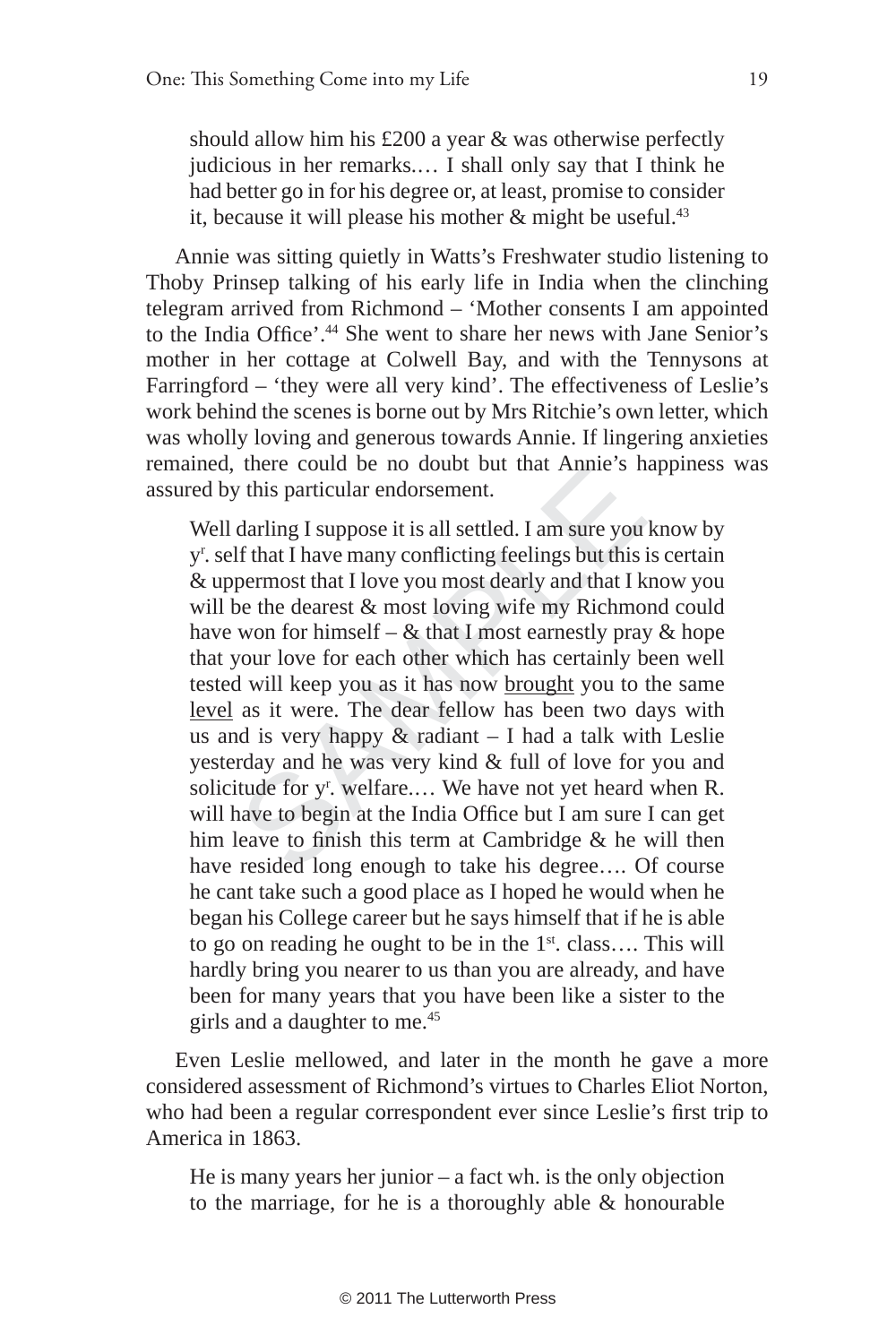man & devotedly attached to her. The story of their affection is a long one, and I have seen this coming for many months, though it is only of late that I saw it to be inevitable

People will of course be surprised & probably some will be displeased. Women are not allowed to do such unusual things without criticism. On the other hand, the unusualness is in itself a proof of the strength of the feelings wh. have brought it about; & upon that side I have no fears. I am as certain as I can be of anything that the marriage will be as happy as mutual affection can make it. That is of course the great thing – almost the only thing. $46$ 

positive and within days letters arrived in gree had to be told in person, and once Annie left<br>explain things to Margie and Anny. It would<br>meeting, as was her visit to Wimbledon to he<br>d then Richmond arrived, Annie record News of the engagement spread quickly  $-$  it was probably already a poorly-kept secret – and within days letters arrived in great numbers. Some people had to be told in person, and once Annie left Freshwater she went to explain things to Margie and Anny. It would have been a poignant meeting, as was her visit to Wimbledon to her mother on 26 May. And then Richmond arrived, Annie recording in her journal for 29 May '1st HAPPY DAY'. She meant two things by this. Recent uncertainties were behind her, and her lonely vigil since Minny's death was at last ending.

Even her anxiety about others' prejudices was dissipating, and she told Pinkie Ritchie, whose support had always been strongest, that

I had a horrid bout of purgatory & doubt but the moment I saw him a sort of conviction of blessed peace & reality came over me & he too said that he had been afraid I meant to put off  $\&$  off  $\&$  so slide away for ever.... Dear my worst doubts were for him. For me I never could pretend to have any except indeed some very insignificant ones as to what people may think.

She had already sent Pinkie the briefest of notes from Freshwater, on this one occasion permitting herself a selfish thought. 'O my darling I can only cry because I am so happy.… O my dearest it ought to be you not me – no I wont say that but only God bless you my own Pinnie & give you the love and happiness you give to others.'47 To Nina Lehmann she quietly rejoiced at 'this something come into my life  $w<sup>h</sup>$ , seems to make it full of gratitude & reality', even as she wondered at the sacrifice that Richmond was making for her. 'I do feel so sorry for Richmond sometimes yet I cant when I see him, he is so happy  $\&$  singleminded  $\&$  it does seem such a miracle.<sup>48</sup> She wrote to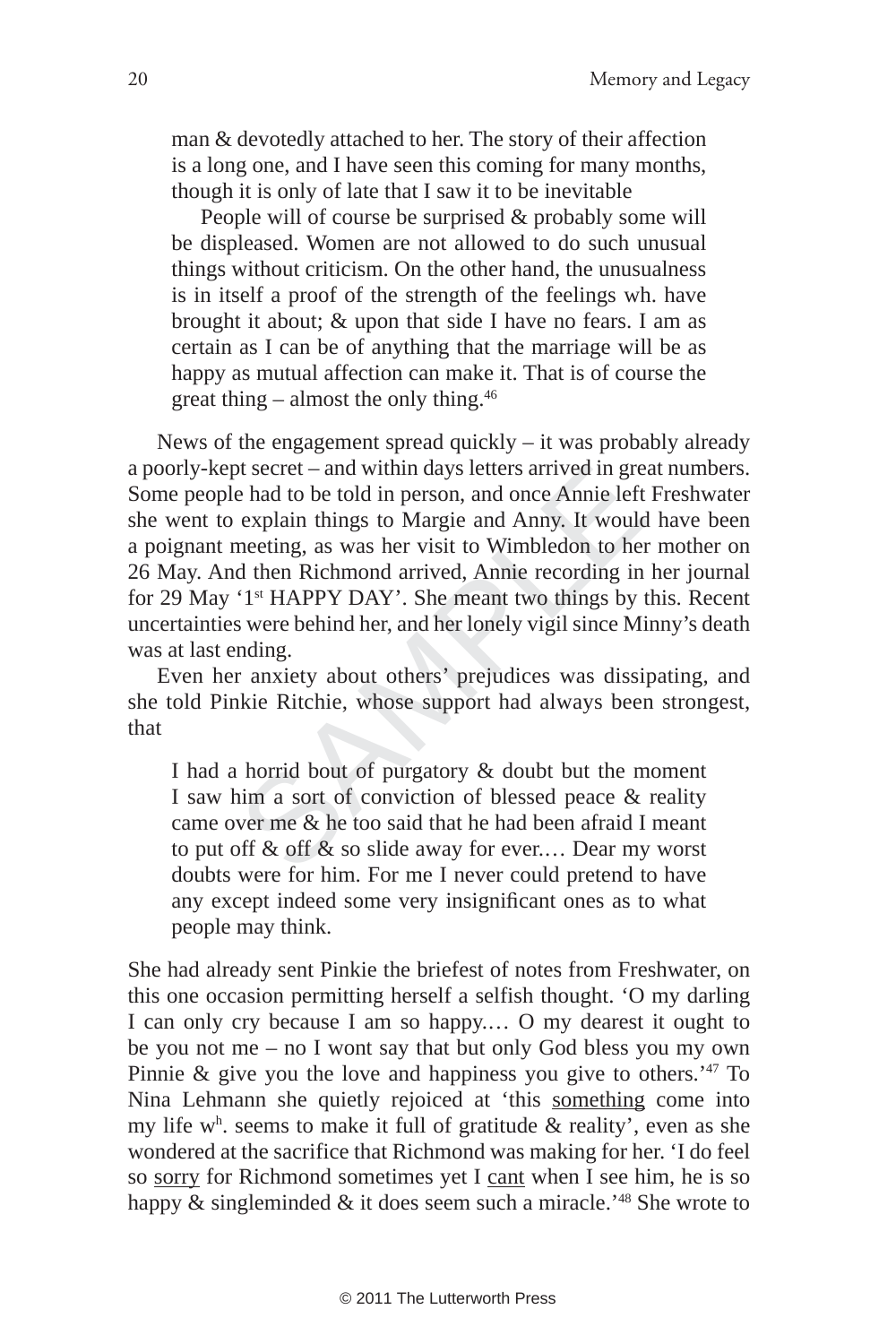Browning's friend, Joseph Milsand, just days after the engagement was made public. 'When my sister died I had no more courage left to refuse the familiar comfort & help of his presence & most youthful affection …. I do not think Richmond will care less for an old wife than he has done for his old cousin  $\&$  in that case I think he will be happy. I am sure I am.<sup>'49</sup> Perhaps she was right to be sensitive, for when the news spread into the gossip columns the one thing that was stressed was their ages. One regional paper was unable to resist malice. 'The chief fault of the gentleman is that he is twenty years [*sic*] the junior of the lady, and all London is shaking its head at the alliance and talking of the blunders of love in consequence.'50

back to the time when they had been sent in turge in Paris. In 1874 she had scolded Annie in sing Richmond's attentions, voicing the family were being resolved. Knowing that news of th bitter-sweet for Charlotte, Annie ne Annie knew that it would be difficult to win the blessing of Charlotte Ritchie, whose attachment to her Ritchie nephews and nieces stretched back to the time when they had been sent in turn from India to her charge in Paris. In 1874 she had scolded Annie in Florence for monopolising Richmond's attentions, voicing the family doubts which only now were being resolved. Knowing that news of the engagement would be bitter-sweet for Charlotte, Annie nevertheless yearned for her approval. 'It seems like a sunrise after the long darkness & my heart is very full of him & of all that I have here & there too. Dearest you will write & say god bless us and when I die I think it will seem as if no one had been so blessed as I with such wonderful love – indeed he looks happy & says he is happier than he has ever been and people do not seem so shocked as I expected but on the contrary every one is kind & full of sympathy.'51 Richmond sent Charlotte his own eloquent testimony to the saving power of Annie's love, compared with which the difference in their ages – so much a matter of concern for others – was of no importance. In that she was able to offer him 'a real life', Richmond had felt himself as much in need of rescue as did Annie herself.

I am sure that if at Florence you had known our hearts, you would not have wished for any alteration in them, and now I am equally sure that when you see our happiness, if without seeing you cannot believe, you will rejoice as much as anybody in our happiness. How anyone who knows Annie can fail to envy me in my blessed fortune I cannot see. Willie the other night said 'You are going to marry the most charming creature alive, and you cant expect to have everything'. But for Annie it is different – I can quite understand and even sympathise with people who fear for her; all I can say in answer to their doubts is that myself I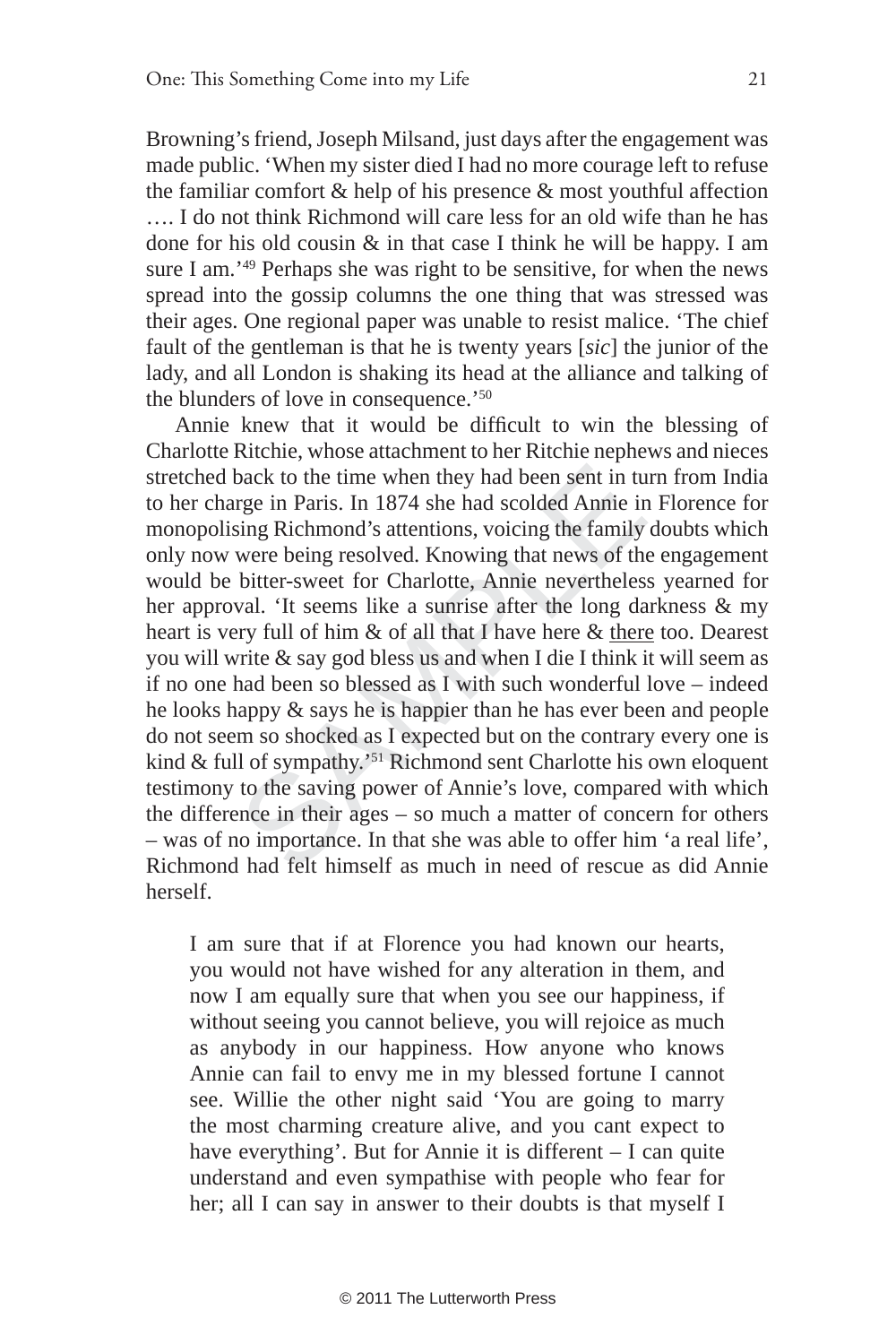have such entire faith in our mutual love that my heart is quite secure from all apprehension….

For myself I can only say that for the first time for years my heart is perfectly light. I may have for a while sometimes forgotten, but the anxiety was always there waiting. It is all over however, thank God, and I can begin to think of leading a real life. Annie is as happy as I am, if not happier as her anxiety was far worse than mine: but she cannot help having misgivings of the opinion of the world at large. As for the happiness of those who really love her and her happiness, I tell her that it is doubting their love if she thinks it possible they should not rejoice with her rejoicing.<sup>52</sup>

ars to come, as they both grew older, he may have confidence. The difficulties would inevitably e was tested. As Annie moved towards old agoying the company of other, younger women the journey there are no doubts, and afte In the years to come, as they both grew older, he may have reflected on this blithe confidence. The difficulties would inevitably come, and the marriage was tested. As Annie moved towards old age, he found himself enjoying the company of other, younger women. But as he sets out on the journey there are no doubts, and after a morning in the gardens of Kings College he candidly confronts the matter of her age. '[E]ven when I am bothered about you most, the blessing is still there; and the feeling that there is nothing to hold on to and cling by has gone right away out of my life – and my blessing goes on till you die. There is no reason to think that if you live to be as old as Methuselah, my feeling for you will alter; or as far as altering goes, if you die.'53

As the letters of congratulation arrived, many people expressed delight that at last Annie had someone to care for her, and some made a point of saying that Minny would have wished it. Richmond's youngest sister Elinor was enthusiastic, feeling that it was 'rather glorious' that he was able to do this. Meta Gaskell, elder daughter of the novelist Elizabeth Gaskell, wittily likened him to the most doting of Thackeray's creations, though Richmond might not have found the allusion flattering. 'You will make the very dearest, sweetest, tenderest wife possible; and M<sup>r</sup>. Ritchie is indeed a happy and lucky man. As for tales that I have heard of him: if I did not count it blasphemy, I should liken his devotion to Dobbin's!'54 Annie told her father's old friend, William Synge, that Richmond 'is years & years younger than I am but who has cared [for] me so long  $&$  with such wonderful fidelity  $&$ unchangeableness that I have no courage to say no to the happiness it will be to us both to belong to each other…. I have wondered & wondered what my Father would have said – I think perhaps – if he had known all – he might have agreed.<sup>55</sup> Fitzjames Stephen rejoiced that Annie had come to know 'the greatest happiness of life. I think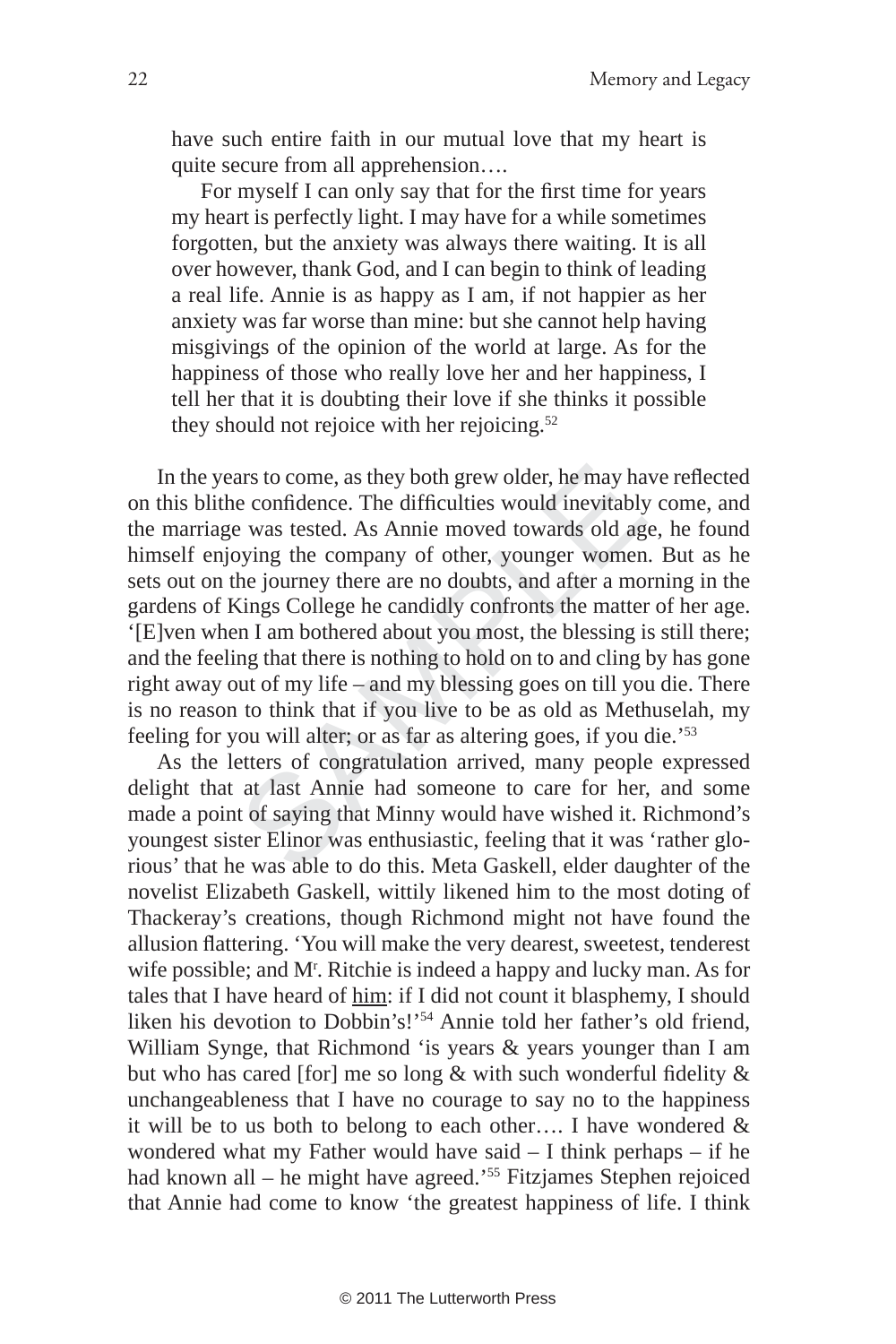that to see you happily married would have been the one thing which could have increased dear Minnie's happiness if she had been spared to us all.'56 To Mrs Oliphant, Annie managed to compress all of the troubled history of the last months and years into a few lines, with just a hint that this joyful outcome might not protect Richmond from some regret in the years to come. 'That night as I sat by the fire with you I thought shall I speak about it  $&$  I couldnt  $&$  then you know what his wonderful tender fidelity has been all this time  $\&$  now that it is settled – I dont quite know how by Richmond himself & Leslie & dearest most generous  $M^{\text{rs}}$ . Ritchie who has only thought of him  $\&$  of me in all this – Now that it is settled I can only pray that he may never be sorry. He is so happy now & I am too thankful for words. My Minnie would have understood how it has come about.'57

came finally to believe that it was the right, reflecting on something which Charles Elid Leslie, 'how a happy marriage could make life as shaken together once more, & dearest I do ir Richmond too there had been so much <u></u> Annie came finally to believe that it was the right choice for Richmond, reflecting on something which Charles Eliot Norton had written to Leslie, 'how a happy marriage could make life again & bind all that was shaken together once more, & dearest I do indeed feel this & as if for Richmond too there had been so much reality in his love for me that if he had left me & married someone else, what he might have gained in youth he might have lost in truth of feeling'.58 But Leslie himself remained a worry for her. Though their common and established bonds could not be broken, she felt as if she was deserting him, and that inevitably she was hurting him. And there was Julia too, whose care had helped Annie towards recovery. Since Herbert Duckworth's death in 1870, Julia had devoted herself to her young children and guarded the dignity of her widowhood. Her friendship with Leslie had grown in recent months, to the extent that at the beginning of February, having startled himself with the sudden recognition that he loved her, Leslie made a declaration to Julia, though it took a year for her to agree to marry him. At one level Annie and Leslie were oddly similar, each uncertain about the likely outcome of a wished-for relationship, the possibility of happiness seeming so elusive and fragile. Shortly before her engagement was at last made public, it was of Leslie and Julia that Annie thought first, almost as if she feared that her own happiness was to be gained at their expense.

Darling I went to see Julia after you went away – I ended by crying this time not for us – but because it is so sad for her  $\&$ Leslie  $\&$  she doesnt know what to do – She said they envied us so this morning, & Leslie said that isnt parting & that we both looked so happy.… Im afraid Leslie is very very unhappy he says Julia has healed his wound but she cannot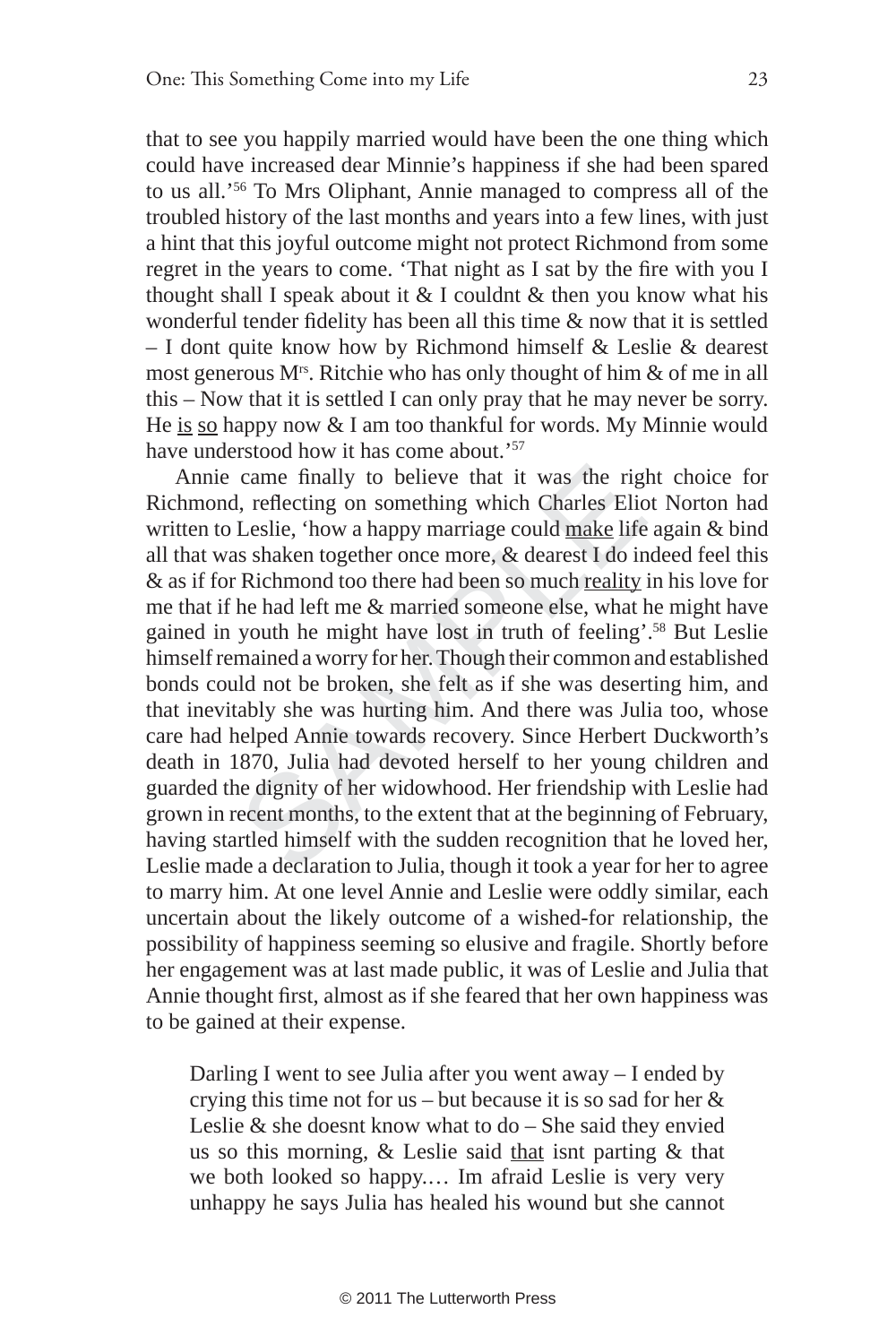put back the blood.… Dearest as I think of you my heart overflows with thankful happiness. There is Leslie more lonely than I was & his happiness seems so precarious, there is Julia not knowing how to help him.59

As wedding presents began to arrive and 'that horrible bugbear of parting' with Leslie began to approach, she found that she was not alone in dreading the separation. They had shared a house for ten years, and there had developed between them deep bonds of trust founded in the honesty of their friendship. Living apart would not weaken this loyalty, but they must have feared that something of what Minny had meant to them would become ever more impalpable if they were not together to share in the common memories. When he had told Norton of Annie's engagement, Leslie was frank about his own position. 'So long as Anny lived with me, I seemed to preserve part at least of the new element wh. came into my life with my marriage. When she goes, I shall have a terrible gap between me  $\&$  the past.<sup>'60</sup> A fortnight before the wedding, Norton wrote to Annie with his good wishes, regretting only 'the new loneliness that it would bring to Leslie'.<sup>61</sup>

rigagement, Lesne was frank about ins own p<br>ny lived with me, I seemed to preserve part at<br>t wh. came into my life with my marriage. Wh<br>a terrible gap between me & the past.'<sup>60</sup> A fortu<br>g, Norton wrote to Annie with his Leslie spent his summer holiday that year at Coniston with Laura and his sister, but as he prepared to interrupt it to be alone with Annie for a last few days before she started her new life he feared that even this time would be denied him. There is something childishly wilful about his clinging for as long as possible to the mood of melancholy content in which he and Annie had learned to rub along since Minny's death.

I hear rumours from Julia that Mrs R & Pinkie are to come to stay with us from Tuesday. Now I do object most strongly & it is the last time I shall be able to object to anybody coming to see you. Therefore I think my wishes ought to be respected. I object selfishly because their presence will effectively keep me away from Julia, whom I am longing to see. I object on your account & my own, because I really think these days ought to be as quiet as possible. You should not be flurried & hurried & over emotioned by wellmeaning friends. I should like to have a chance of talking to you occasionally in peace & comfort & I cannot do it when P. is sighing in the background & Mrs R. talking affectionate platitudes all over the house.

Surely they might just as well go to Stanhope Gardens instead of pigging together in our back-cupboards. If you can possibly get rid of them, I shall be most grateful.<sup>62</sup>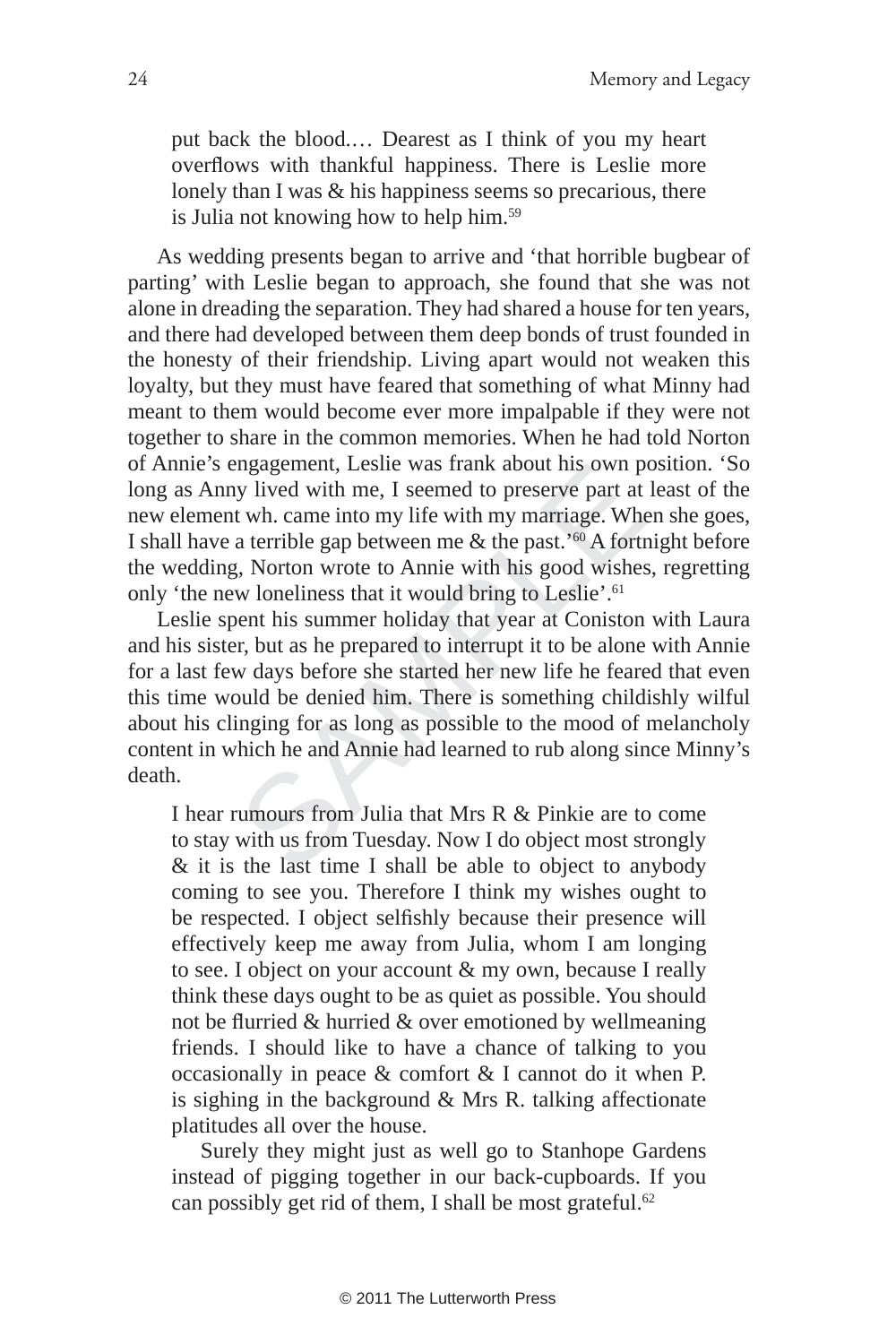In the next breath petulance is swept aside as he presses £500 on her in order to buy a property, 'if not for the house, then towards expenses at starting'.

ng breakfast, and the result was that instead of<br>miserable affair, as weddings too often are, it v<br>have ever known.'<sup>64</sup> Pinkie found an appropria<br>capture the mix of informality and intimacy w<br>wn personality and her capaci Annie and Richmond were married at Kensington's ancient parish church, St Mary Abbot's, early in the morning on 2 August, 'one of the many bank holiday couples'.63 Lionel Tennyson was best man. It was a simple, happy affair with a deliberate absence of fuss, about which Annie herself tells us hardly anything at all. Fortunately, there are accounts by Henry Bradshaw and Pinkie to give a flavour of the occasion. A week or so later Bradshaw wrote to George Smith, the friend and publisher of both Thackerays, father and daughter. 'The bride looked more charming than ever (you must know that she won my heart the very first moment I ever saw her). There was no ceremony, no wedding breakfast, and the result was that instead of being a very dull and miserable affair, as weddings too often are, it was one of the liveliest I have ever known.'64 Pinkie found an appropriate lightness of touch to capture the mix of informality and intimacy which reflected Annie's own personality and her capacity for giving simple happiness to others. Mrs Brookfield arrived too late, Leslie embodied gloomy resignation and Julia made few concessions to her customary severe mourning, but Annie was oblivious of anything but the mystery of this moment which had been given to her.

It was a dear little wedding, with just the amount of true friends that ought to have been there. Annie and Richmond seemed as utterly lost in each other and unconscious of anybody listening to them as if they had gone off by themselves, but then, the Service did barely last four minutes. Was it an omen that Annie, for the first time in her life, was before her time? It was hard on Mrs. Brookfield to find the Service just over.... Annie looked delightful and quite calm, I thought. Her gown was very becoming, made all in one sweep and tight-fitting, but her bonnet of muslin and lace rather trying. Richmond looked to me a perfect bridegroom, strong and tender, and when they joined hands they seemed to enjoy a long romantic 'shake hands!' One thing struck me, the contrast between Richmond's best man at the right hand, and Annie's supporters on the left – poor Leslie, who looked very deplorable, and Julia Duckworth, who wore the thickest black velvet dress and heavy black veil, and gave the gloomiest, most tragic aspect to her side of the chancel…. I placed myself as Annie's bridesmaid at the side of the children, who were most pathetically upset at the